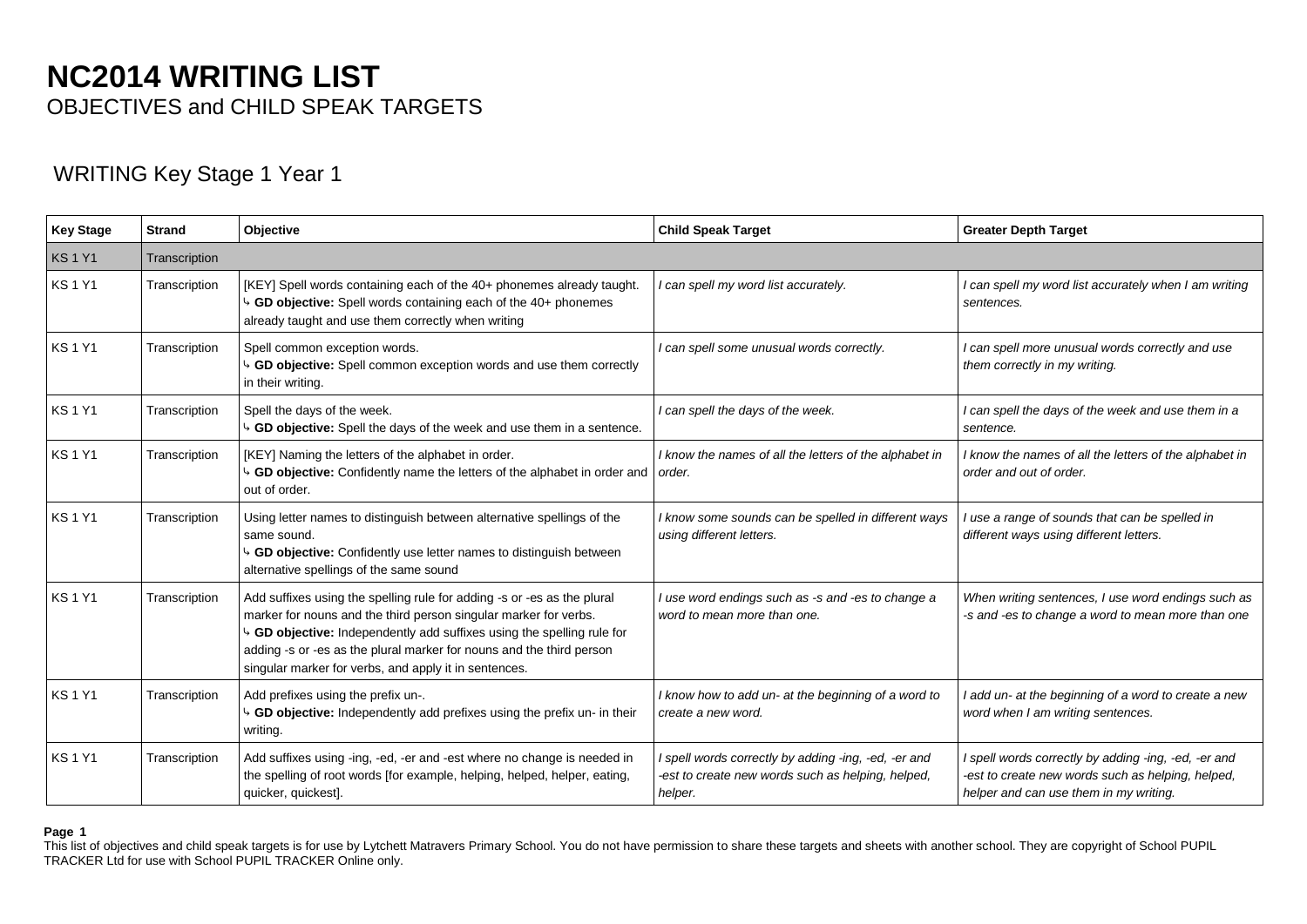|              |                    | 4 GD objective: Confidently add suffixes using -ing, -ed, -er and -est<br>where no change is needed in the spelling of root words [for example:<br>helping, helped, helper, eating, quicker, quickest], using them in their<br>writing.                                                                                    |                                                                                         |                                                                                                                       |
|--------------|--------------------|----------------------------------------------------------------------------------------------------------------------------------------------------------------------------------------------------------------------------------------------------------------------------------------------------------------------------|-----------------------------------------------------------------------------------------|-----------------------------------------------------------------------------------------------------------------------|
| <b>KS1Y1</b> | Transcription      | Apply simple year 1 spelling rules and guidance.<br>4 GD objective: Apply simple year 1 spelling rules and guidance in their<br>work without support.                                                                                                                                                                      | I can spell the words correctly in my Year 1 spelling<br>list.                          | can correctly spell the words correctly in my Year 1<br>spelling list when I write sentences.                         |
| <b>KS1Y1</b> | Transcription      | [KEY] Write from memory simple sentences dictated by the teacher that<br>include words using the GPCs and common exception words taught so<br>far.<br>4 GD objective: Write from memory longer sentences dictated by the<br>teacher that include words using the GPCs and common exception words<br>taught so far.         | I can write out a sentence told to me by my teacher.                                    | can write out a longer more difficult sentence told to<br>me by my teacher.                                           |
| <b>KS1Y1</b> | <b>Handwriting</b> |                                                                                                                                                                                                                                                                                                                            |                                                                                         |                                                                                                                       |
| <b>KS1Y1</b> | Handwriting        | Sit correctly at a table, holding a pencil comfortably and correctly.<br>4 GD objective: Consistently sit correctly at a table, holding a pencil<br>comfortably and correctly without being reminded.                                                                                                                      | When writing, I sit and hold a pencil correctly.                                        | When writing, I always sit and hold a pencil correctly<br>without help.                                               |
| <b>KS1Y1</b> | Handwriting        | [KEY] Begin to form lower-case letters in the correct direction, starting<br>and finishing in the right place.<br>4 GD objective: Confidently form lower-case letters in the correct<br>direction, starting and finishing in the right place.                                                                              | I can write some of my letters correctly, starting and<br>finishing in the right place. | can write lower case letters correctly, starting and<br>finishing in the right place.                                 |
| <b>KS1Y1</b> | Handwriting        | Form capital letters.<br>4 GD objective: Accurately form capital letters that are all the same size.                                                                                                                                                                                                                       | I can write some capital letters.                                                       | I can carefully write capital letters that are all the<br>same size.                                                  |
| <b>KS1Y1</b> | Handwriting        | Form digits 0-9.<br>4 GD objective: Form digits 0-9 correctly and use them in their work<br>accurately.                                                                                                                                                                                                                    | I can write the numbers 1,2,3,4,5,6,7,8,9,0 correctly.                                  | can write the numbers 1,2,3,4,5,6,7,8,9,0 correctly<br>and use them in my work.                                       |
| <b>KS1Y1</b> | Handwriting        | Understand which letters belong to which handwriting 'families' (i.e.<br>letters that are formed in similar ways) and to practise these.<br>4 GD objective: Understand which letters belong to which handwriting<br>'families' (i.e. letters that are formed in similar ways) and form them<br>correctly in their writing. | I can tell you how some letters are similar and can be<br>put into groups.              | can tell you how some letters are similar and can be<br>put into groups. I can write them correctly in my<br>writing. |
| <b>KS1Y1</b> | Composition        |                                                                                                                                                                                                                                                                                                                            |                                                                                         |                                                                                                                       |
| <b>KS1Y1</b> | Composition        | Write sentences by saying out loud what they are going to write about.<br>4 GD objective: Independently write longer sentences by saying out loud<br>what they are going to write about including the key details.                                                                                                         | Before I write a sentence, I can say out loud what I<br>am going to write.              | Before I write longer sentences, I can say out loud<br>what I am going to write that includes more detail.            |
| <b>KS1Y1</b> | Composition        | Write sentences by composing a sentence orally before writing it.<br>4 GD objective: Independently writes sentences by composing a longer                                                                                                                                                                                  | I can think of and say a sentence before I write it.                                    | can think of and say longer sentences before I write<br>it without support.                                           |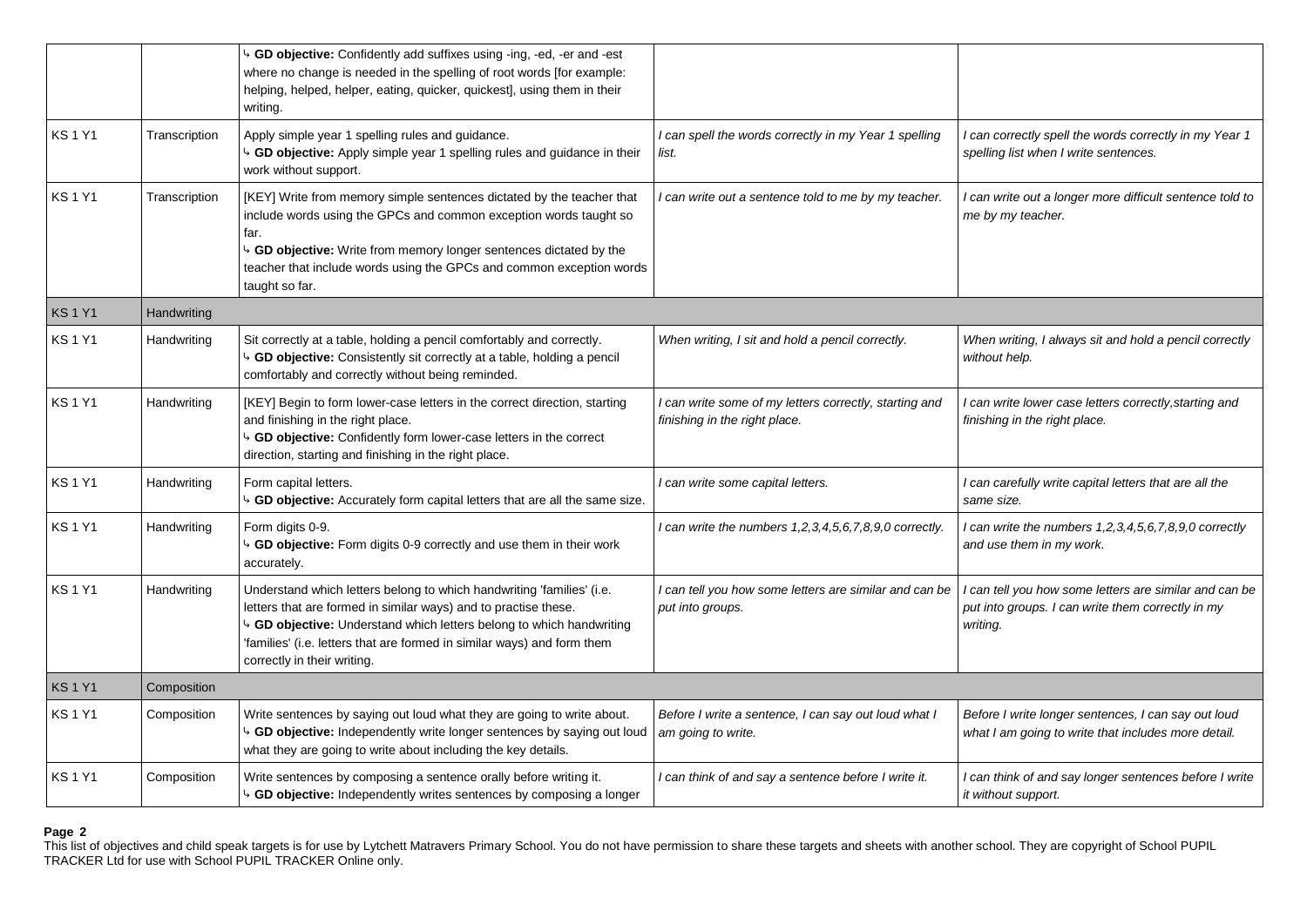|              |                                       | sentence orally before writing it.                                                                                                                                                                                                                                                                                                                                                                                            |                                                                                                                               |                                                                                                                         |  |
|--------------|---------------------------------------|-------------------------------------------------------------------------------------------------------------------------------------------------------------------------------------------------------------------------------------------------------------------------------------------------------------------------------------------------------------------------------------------------------------------------------|-------------------------------------------------------------------------------------------------------------------------------|-------------------------------------------------------------------------------------------------------------------------|--|
| <b>KS1Y1</b> | Composition                           | [KEY] Write sentences by sequencing sentences to form short narratives.<br>4 GD objective: Write sentences by sequencing sentences to form short,<br>creative narratives.                                                                                                                                                                                                                                                     | I can write a text by thinking of a list of sentences in<br>the order I need.                                                 | I can write a text by thinking of a list of sentences,<br>ordering them in a creative way.                              |  |
| <b>KS1Y1</b> | Composition                           | [KEY] Write sentences by re-reading what they have written to check that<br>it makes sense.<br>b GD objective: Write sentences by independently re-reading what they<br>have written to carefully check that it makes sense.                                                                                                                                                                                                  | I check my sentences make sense by re-reading<br>them.                                                                        | Independently, I check my sentences make sense by<br>carefully re-reading them.                                         |  |
| <b>KS1Y1</b> | Composition                           | Discuss what they have written with the teacher or other pupils.<br>4 GD objective: Discuss and evaluate what they have written with the<br>teacher or other pupils.                                                                                                                                                                                                                                                          | I can discuss what I have written with the teacher or<br>my friends.                                                          | I can discuss what I have written with the teacher or<br>my friends, saying what is good and what could be<br>improved. |  |
| <b>KS1Y1</b> | Composition                           | Read aloud their writing clearly enough to be heard by their peers and the<br>teacher.<br>4 GD objective: Confidently read aloud their writing clearly enough to be<br>heard by their peers and the teacher.                                                                                                                                                                                                                  | I can read aloud my own writing so my friends and<br>the teacher can hear me.                                                 | I can confidently read aloud my own writing so my<br>friends and the teacher can hear me.                               |  |
| <b>KS1Y1</b> | <b>Vocabulary Grammar Punctuation</b> |                                                                                                                                                                                                                                                                                                                                                                                                                               |                                                                                                                               |                                                                                                                         |  |
| <b>KS1Y1</b> | Vocabulary<br>Grammar<br>Punctuation  | Develop their understanding of vocabulary, grammar and punctuation<br>concepts by leaving spaces between words.<br>b GD objective: Develop their understanding of vocabulary, grammar<br>and punctuation concepts by leaving spaces between words without<br>prompts or reminders.                                                                                                                                            | When I write, I leave spaces between my words.                                                                                | When I write, I leave spaces between my words<br>without being reminded.                                                |  |
| <b>KS1Y1</b> | Vocabulary<br>Grammar<br>Punctuation  | Develop their understanding of vocabulary, grammar and punctuation<br>concepts by joining words and joining clauses using 'and'.<br><sup>4</sup> GD objective: Develop their understanding of vocabulary, grammar<br>and punctuation concepts by joining words and joining clauses that are<br>related using 'and'.                                                                                                           | I can add together two sentences using 'and'.                                                                                 | I can add together two sentences that are about the<br>same idea using 'and'                                            |  |
| <b>KS1Y1</b> | Vocabulary<br>Grammar<br>Punctuation  | [KEY] Develop their understanding of vocabulary, grammar and<br>punctuation concepts by beginning to punctuate sentences using a<br>capital letter and a full stop, question mark or exclamation mark.<br>4 GD objective: Develop their understanding of vocabulary, grammar<br>and punctuation concepts by punctuating sentences independently using<br>a capital letter and a full stop, question mark or exclamation mark. | I can tell you where I might use a capital letter, a full<br>stop, question marks or exclamation marks in my<br>work.         | I can tell you where I would use a capital letter, a full<br>stop, question marks or exclamation marks in my<br>work.   |  |
| <b>KS1Y1</b> | Vocabulary<br>Grammar<br>Punctuation  | Develop their understanding of vocabulary, grammar and punctuation<br>concepts by using a capital letter for names of people, places, the days of<br>the week, and the personal pronoun 'I'.<br>4 GD objective: Develop their understanding of vocabulary, grammar<br>and punctuation concepts by more accurately using a capital letter for<br>names of people, places, the days of the week, and the personal pronoun       | I can show you where I can use a capital letter for the<br>names of people, places, the days of the week and<br>when I use I. | In my writing, I use a capital letter for the names of<br>people, places, the days of the week and when I use<br>I.     |  |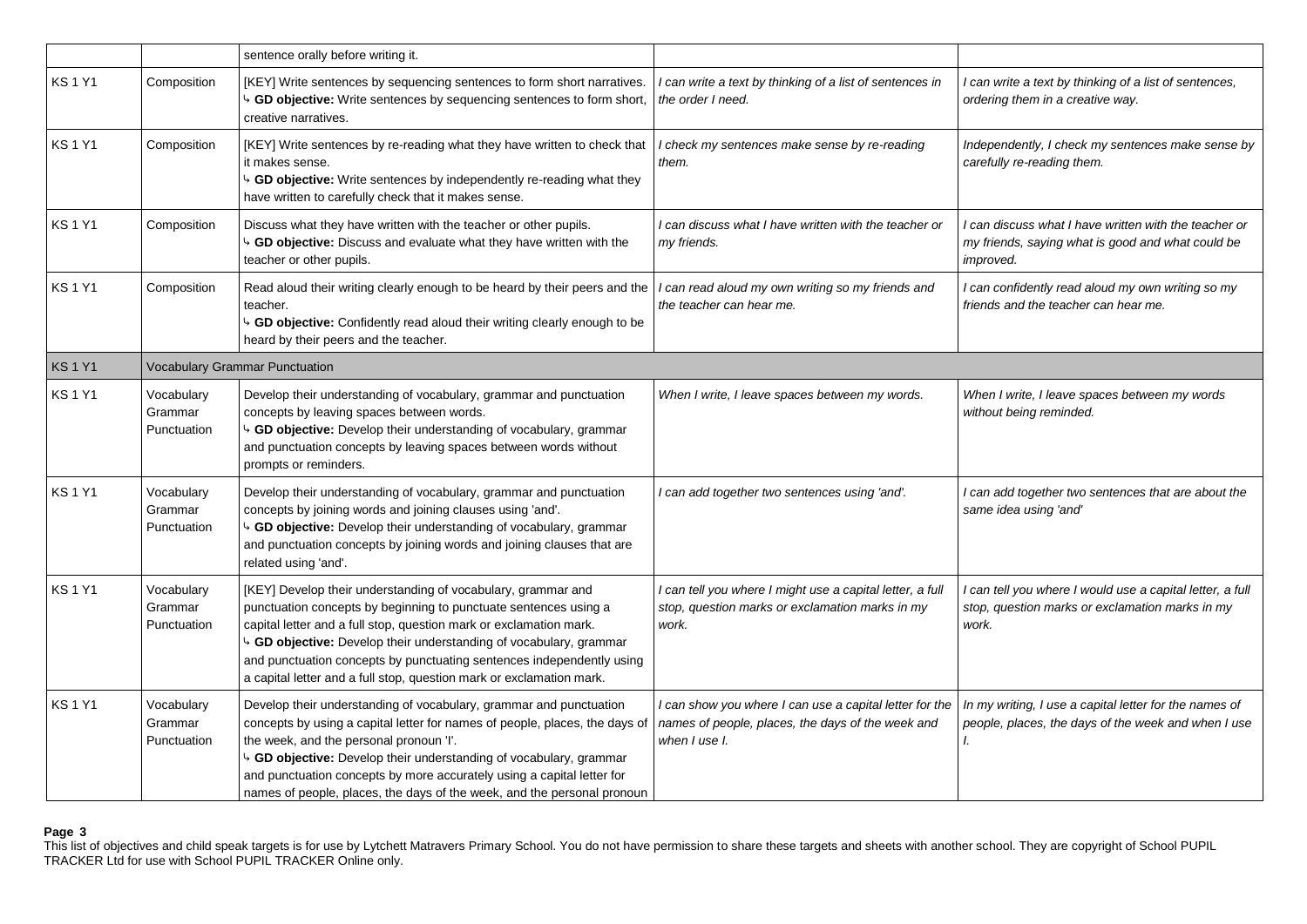|              |                                      | 'I' in their writing                                                                                                                                                                                                                                                                                                                                                                                                                                                                      |                                                                                                                     |                                                                                                                                      |
|--------------|--------------------------------------|-------------------------------------------------------------------------------------------------------------------------------------------------------------------------------------------------------------------------------------------------------------------------------------------------------------------------------------------------------------------------------------------------------------------------------------------------------------------------------------------|---------------------------------------------------------------------------------------------------------------------|--------------------------------------------------------------------------------------------------------------------------------------|
| <b>KS1Y1</b> | Vocabulary<br>Grammar<br>Punctuation | Use grammatical terminology for Year 1 understanding regular plural<br>noun suffixes -s or -es [dog, dogs, wish, wishes], including the effects of<br>these suffixes on the meaning of the noun.<br>4 GD objective: Use and apply grammatical terminology for Year 1 in<br>their sentences understanding regular plural noun suffixes -s or -es [dog,<br>dogs, wish, wishes], including the effects of these suffixes on the<br>meaning of the noun and using these within their writing. | I can make words mean more than one object by<br>adding -s or -es. For example, dog and dogs or wish<br>and wishes. | In my sentences, I can make words mean more than<br>one object by adding -s or -es. For example: dog and<br>dogs or wish and wishes. |
| <b>KS1Y1</b> | Vocabulary<br>Grammar<br>Punctuation | Use grammatical terminology for Year 1 understanding suffixes that can<br>be added to verbs where no change is needed in the spelling of the root<br>words [helping, helped, helper].<br>4 GD objective: Use and apply grammatical terminology for Year 1 in<br>their writing understanding suffixes that can be added to verbs where no<br>change is needed in the spelling of the root words [helping, helped,<br>helper] and using them in their writing.                              | I can add endings such as -ing and -ed to words to<br>make new words.                                               | I can add endings such as -ing and -ed to words to<br>make new words in my writing.                                                  |
| <b>KS1Y1</b> | Vocabulary<br>Grammar<br>Punctuation | Use grammatical terminology for Year 1 understanding how the prefix un-<br>changes the meaning of verbs and adjectives.<br>4 GD objective: Use and apply grammatical terminology for Year 1<br>understanding how the prefix un- changes the meaning of verbs and<br>adjectives and giving examples.                                                                                                                                                                                       | I understand how adding un to the beginning of some<br>words changes the word to mean the opposite.                 | When discussing, I show I understand how adding un<br>to the beginning of a range of words changes the<br>word to mean the opposite. |
| <b>KS1Y1</b> | Vocabulary<br>Grammar<br>Punctuation | Use grammatical terminology for Year 1 understanding how words can<br>combine to make sentences.<br>b GD objective: Independently use and apply grammatical terminology<br>for Year 1 understanding how words can combine to make sentences<br>and demonstrating this in action.                                                                                                                                                                                                          | I know that words can be put together to build<br>sentences.                                                        | I can put words together independently to build<br>sentences.                                                                        |
| <b>KS1Y1</b> | Vocabulary<br>Grammar<br>Punctuation | Use year 1 grammatical terminology in English Appendix 2 in discussing<br>their writing.<br>4 GD objective: Independently use year 1 grammatical terminology in<br>English Appendix 2 in discussing their writing.                                                                                                                                                                                                                                                                        | I can use the grammar rules set out in my grammar<br>list.                                                          | I can use the grammar rules set out in my grammar<br>list independently                                                              |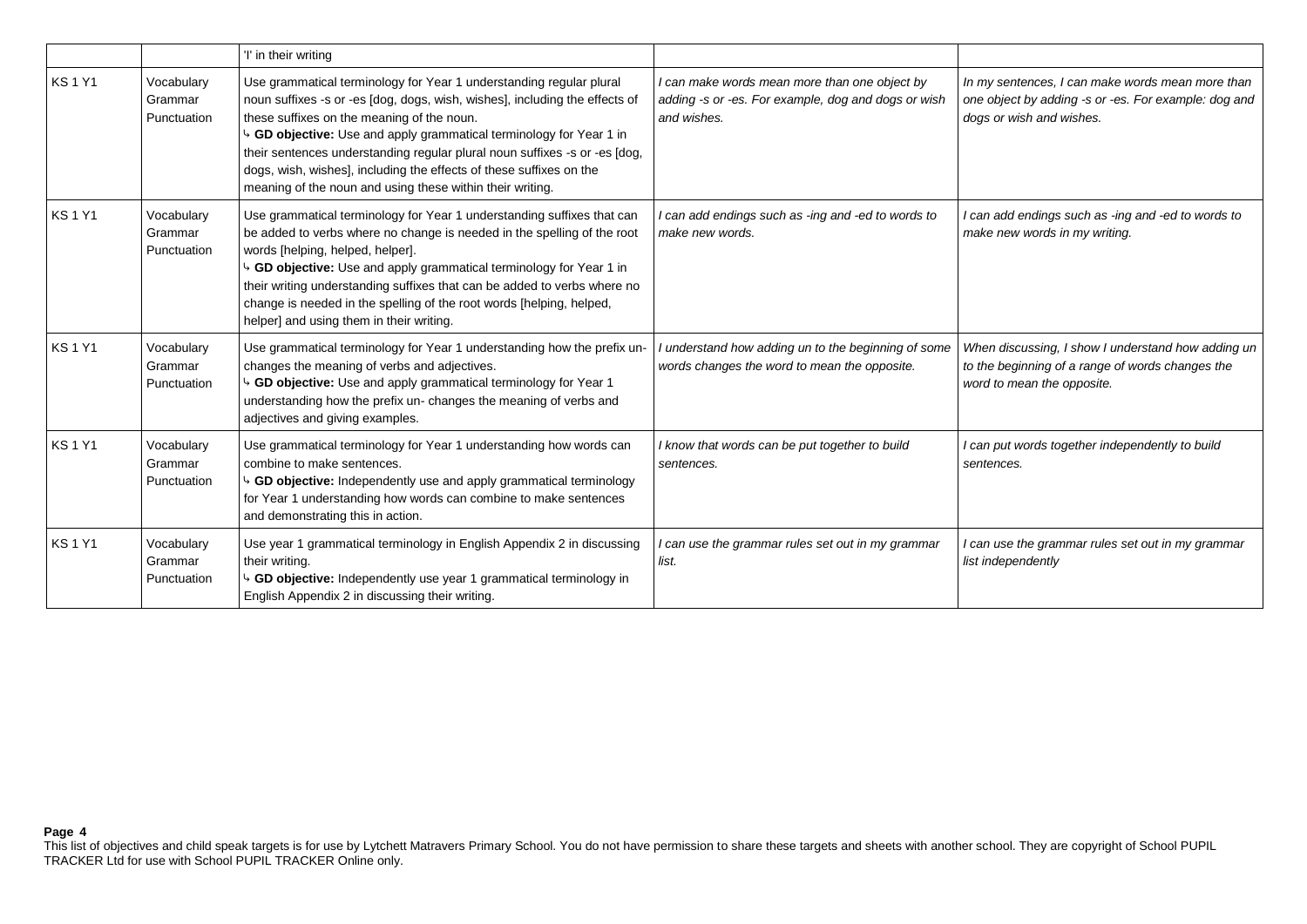## WRITING Key Stage 1 Year 2

| <b>Key Stage</b> | <b>Strand</b> | Objective                                                                                                                                                                                                                                                                                                                                                                                                                        | <b>Child Speak Target</b>                                                                                                    | <b>Greater Depth Target</b>                                                                                                              |
|------------------|---------------|----------------------------------------------------------------------------------------------------------------------------------------------------------------------------------------------------------------------------------------------------------------------------------------------------------------------------------------------------------------------------------------------------------------------------------|------------------------------------------------------------------------------------------------------------------------------|------------------------------------------------------------------------------------------------------------------------------------------|
| <b>KS1Y2</b>     | Transcription |                                                                                                                                                                                                                                                                                                                                                                                                                                  |                                                                                                                              |                                                                                                                                          |
| <b>KS1Y2</b>     | Transcription | [EXS] [KEY] Spell by segmenting spoken words into phonemes and<br>representing these by graphemes, spelling many correctly.<br>4 GD objective: Spell by independently segmenting spoken words into<br>phonemes and representing these by graphemes, spelling many<br>correctly.                                                                                                                                                  | I can spell words correctly by saying them out loud.                                                                         | I can spell words correctly by saying them out loud<br>independently.                                                                    |
| <b>KS1Y2</b>     | Transcription | [KEY] Spell by learning new ways of spelling phonemes for which one or<br>more spellings are already known, and learn some words with each<br>spelling, including a few common homophones.<br>4 GD objective: Spell by learning new ways of spelling phonemes for<br>which one or more spellings are already known, and learn some words<br>with each spelling, including a few common homophones and use them<br>in their work. | I am learning new ways for spelling words which<br>sound the same but have different meanings.                               | I am learning new ways for spelling words which<br>sound the same but have different meanings and can<br>use these correctly in my work. |
| KS 1 Y2          | Transcription | [EXS] Spell by learning to spell common exception words.<br>4 GD objective: Spell by learning to spell common exception words and<br>use them correctly in their writing.                                                                                                                                                                                                                                                        | I know how to spell words that do not follow a spelling<br>pattern.                                                          | know how to spell words that do not follow a spelling<br>pattern and I can use them when writing.                                        |
| KS 1 Y2          | Transcription | [EXS] Spell by learning to spell more words with contracted forms.<br>4 GD objective: Spell by learning to spell a wider range of words with<br>contracted forms.                                                                                                                                                                                                                                                                | I can spell more words by using 'rules' I already<br>know.                                                                   | I can and use spell more words by using 'rules' I<br>already know correctly                                                              |
| <b>KS1Y2</b>     | Transcription | Spell by learning the possessive apostrophe (singular) [for example, the<br>girl's book].<br>4 GD objective: Spell by independently using the possessive apostrophe<br>(singular) [for example: the girl's book] in their writing in a range of<br>contexts.                                                                                                                                                                     | I have learnt how to correctly use the possessive<br>apostrophe (singular) [for example, the girl's book] in<br>my spelling. | I can correctly use the possessive apostrophe<br>(singular) independently [for example: the girl's book]<br>in my writing.               |
| <b>KS1Y2</b>     | Transcription | Spell by distinguishing between homophones and near-homophones.<br>4 GD objective: Spell by distinguishing between homophones and<br>near-homophones and spell them correctly.                                                                                                                                                                                                                                                   | I can show I know the difference between<br>homophones and near-homophones in my spelling.                                   | I know the difference between homophones and<br>near-homophones and spell them correctly in my<br>work.                                  |
| <b>KS1Y2</b>     | Transcription | [EXS] Add suffixes to spell longer words, including -ment, -ness, -ful,<br>-less, -ly.<br>GD objective: Independently apply suffixes to spell longer words,<br>including -ment, -ness, -ful, -less, -ly in a range of contexts.                                                                                                                                                                                                  | I spell words correctly, by adding -ment, -ness, -ful,<br>-less, -ly to make them longer.                                    | In my writing, I independently spell words correctly,<br>by adding -ment, -ness, -ful, -less, -ly to make them<br>longer.                |
| <b>KS1Y2</b>     | Transcription | Apply year 2 spelling rules and guidance.<br>GD objective: Apply year 2 spelling rules and guidance in their writing                                                                                                                                                                                                                                                                                                             | I can spell the words correctly in my Year 2 spelling<br>list.                                                               | I can spell the words correctly in my Year 2 spelling<br>list and use them in my work.                                                   |

## **Page 5**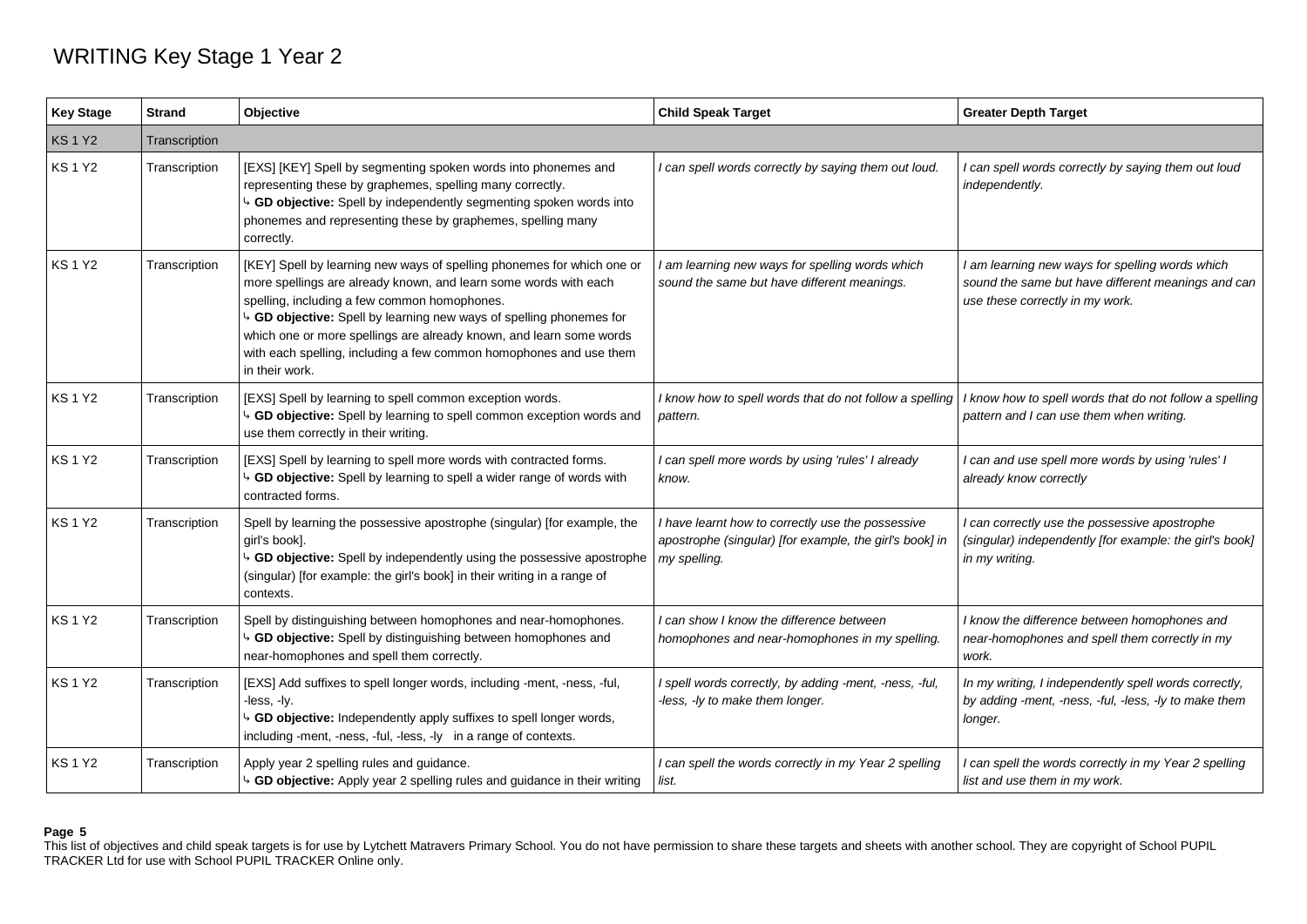|              |               | in a range of contexts.                                                                                                                                                                                                                                                                                                                                                                    |                                                                                                     |                                                                                                                                             |
|--------------|---------------|--------------------------------------------------------------------------------------------------------------------------------------------------------------------------------------------------------------------------------------------------------------------------------------------------------------------------------------------------------------------------------------------|-----------------------------------------------------------------------------------------------------|---------------------------------------------------------------------------------------------------------------------------------------------|
| <b>KS1Y2</b> | Transcription | Write from memory simple sentences dictated by the teacher that include<br>words using the GPCs, common exception words and punctuation taught<br>so far.<br>4 GD objective: Write from memory more complex sentences dictated by<br>the teacher that include words using the GPCs, common exception words<br>and punctuation taught so far.                                               | I can write out a sentence told to me by my teacher<br>and use the correct punctuation.             | I can write out a longer, more complex sentence told<br>to me by my teacher and use the correct punctuation.                                |
| <b>KS1Y2</b> | Handwriting   |                                                                                                                                                                                                                                                                                                                                                                                            |                                                                                                     |                                                                                                                                             |
| <b>KS1Y2</b> | Handwriting   | [EXS] Form lower-case letters of the correct size relative to one another.<br>4 GD objective: Fluently form lower-case letters of the correct size<br>relative to one another when I am writing sentences.                                                                                                                                                                                 | When I write, my letters are the same size.                                                         | When I write sentences, my letters are the same size.                                                                                       |
| <b>KS1Y2</b> | Handwriting   | [EXS] Start using some of the diagonal and horizontal strokes needed to<br>join letters and understand which letters, when adjacent to one another,<br>are best left unjoined.<br>4 GD objective: Use some of the diagonal and horizontal strokes needed<br>to join letters and understand which letters, when adjacent to one<br>another, are best left unjoined.                         | I am learning which letters to join up in my<br>handwriting, and which ones are best left unjoined. | I know which letters to join up in my handwriting, and<br>which ones are best left unjoined. I use this more<br>consistently in my writing. |
| <b>KS1Y2</b> | Handwriting   | [EXS] [KEY] Write capital letters and digits of the correct size, orientation<br>and relationship to one another and to lower case letters.<br>b GD objective: Independently and accurately write capital letters and<br>digits of the correct size, orientation and relationship to one another and<br>to lower case letters when writing sentences.                                      | I can write letters and numbers that are the right way<br>round and the right size.                 | I can write letters and numbers independently, that<br>are the right way round and the right size when<br>writing sentences.                |
| <b>KS1Y2</b> | Handwriting   | [EXS] Use spacing between words that reflects the size of the letters.<br>4 GD objective: Use spacing between words that reflects the size of the<br>letters without support or prompts.                                                                                                                                                                                                   | I know where to leave spaces between words.                                                         | I know where to leave spaces between words without<br>being reminded.                                                                       |
| <b>KS1Y2</b> | Composition   |                                                                                                                                                                                                                                                                                                                                                                                            |                                                                                                     |                                                                                                                                             |
| <b>KS1Y2</b> | Composition   | [EXS] Develop positive attitudes towards and stamina for writing by<br>writing narratives about personal experiences and those of others (real<br>and fictional).<br>4 GD objective: Develop positive attitudes towards and stamina for<br>writing by writing longer narratives about personal experiences and those<br>of others (real and fictional) that are suitable for the audience. | I am beginning to write stories about things that have<br>happened to me or other people.           | I like writing longer stories about things that have<br>happened to me or other people that are suitable for<br>the age of the reader.      |
| <b>KS1Y2</b> | Composition   | Develop positive attitudes towards and stamina for writing by writing<br>about real events.<br>4 GD objective: Develop positive attitudes towards and stamina for<br>writing by writing in more detail about real events in a range of contexts.                                                                                                                                           | I am able to write longer stories about real things that<br>have happened.                          | I am able to write longer and more detailed stories<br>about real things that have happened.                                                |
| <b>KS1Y2</b> | Composition   | Develop positive attitudes towards and stamina for writing by writing                                                                                                                                                                                                                                                                                                                      | I can write my own poems.                                                                           | I can write my own longer poems.                                                                                                            |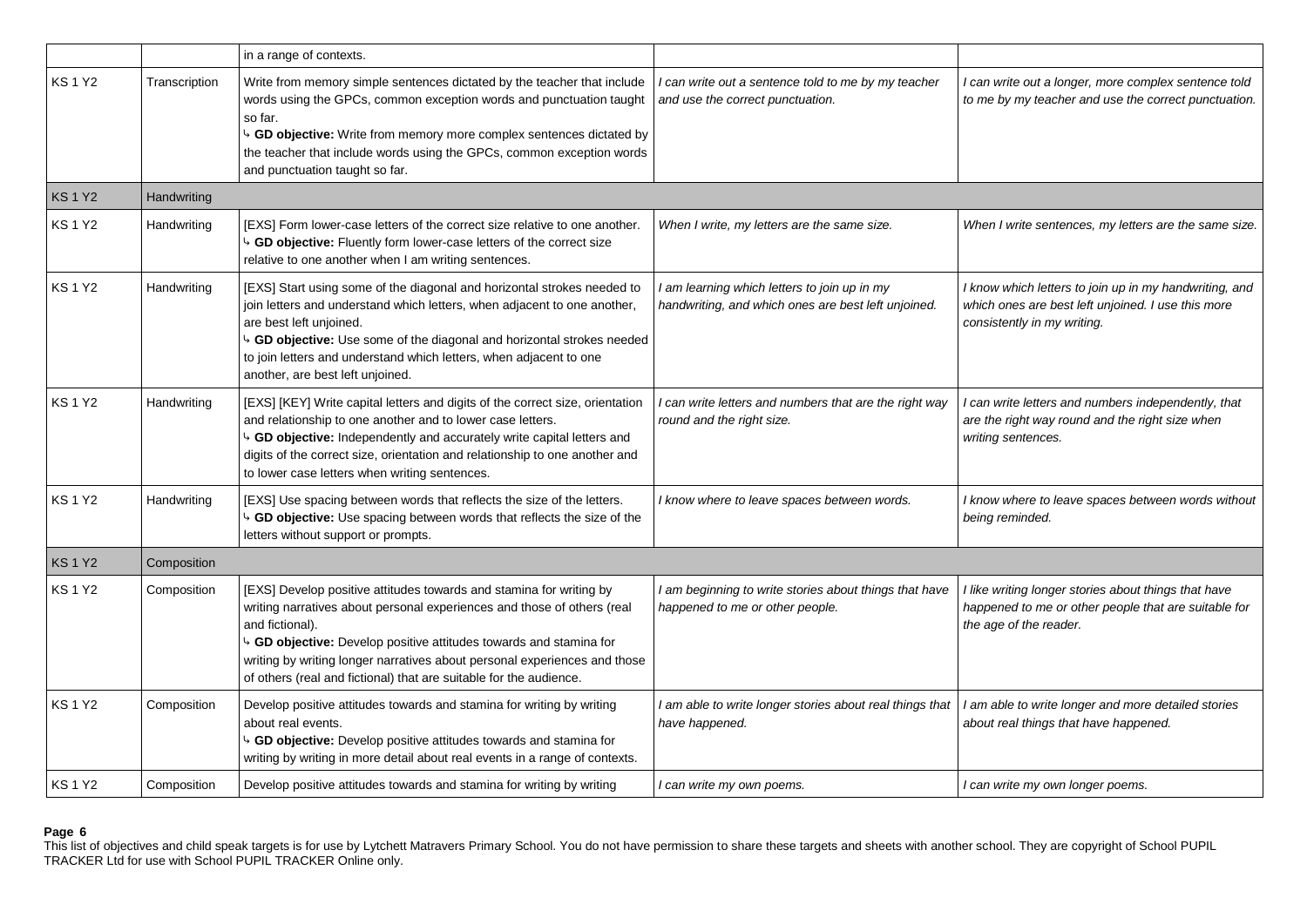|              |             | poetry.<br>GD objective: Develop positive attitudes towards and stamina for<br>writing by writing longer poetry.                                                                                                                                                                                                                                                                                                                                                                                                                                                 |                                                                                                                                              |                                                                                                                                                        |
|--------------|-------------|------------------------------------------------------------------------------------------------------------------------------------------------------------------------------------------------------------------------------------------------------------------------------------------------------------------------------------------------------------------------------------------------------------------------------------------------------------------------------------------------------------------------------------------------------------------|----------------------------------------------------------------------------------------------------------------------------------------------|--------------------------------------------------------------------------------------------------------------------------------------------------------|
| KS 1 Y2      | Composition | [KEY] Develop positive attitudes towards and stamina for writing by<br>writing for different purposes.<br>GD objective: Develop positive attitudes towards and stamina for<br>writing by writing for different purposes in a range of contexts.                                                                                                                                                                                                                                                                                                                  | I like to write for different purposes, for example, for<br>my teacher, myself or for a class assembly.                                      | I like to write for a range of different purposes and<br>know their different feautres.                                                                |
| <b>KS1Y2</b> | Composition | Consider what they are going to write before beginning by planning or<br>saying out loud what they are going to write about.<br><sup>1</sup> GD objective: Consider what they are going to write before beginning<br>by planning in detail or saying out loud what they are going to write about.                                                                                                                                                                                                                                                                | Before I start my writing, I plan what I am going to<br>say either by thinking about what I want to write or by<br>saying my ideas out loud. | Before I start my writing, I plan in detail what I am<br>going to say either by thinking about what I want to<br>write or by saying my ideas out loud. |
| KS 1 Y2      | Composition | Consider what they are going to write before beginning by writing down<br>ideas and/or key words, including new vocabulary.<br>4 GD objective: Consider what they are going to write before beginning<br>by writing down creative ideas and, or key words, including new<br>vocabulary and linking ideas.                                                                                                                                                                                                                                                        | I think about what I am going to write by writing down<br>my ideas and important words which will help me.                                   | I think about what I am going to write by writing down<br>my creative ideas, important words which will help<br>me and linking my ideas together.      |
| <b>KS1Y2</b> | Composition | [KEY] Consider what they are going to write before beginning by<br>encapsulating what they want to say, sentence by sentence.<br><sup>4</sup> GD objective: Consider what they are going to write independently<br>before beginning by encapsulating what they want to say, a few<br>sentences at a time.                                                                                                                                                                                                                                                        | I can write down brief descriptions about what I want<br>to include in my writing, before I begin.                                           | I can independently write down details about what I<br>want to include in my writing, before I begin.                                                  |
| KS 1 Y2      | Composition | Make simple additions, revisions and corrections to their own writing by<br>evaluating their writing with the teacher and other pupils.<br><sup>1</sup> GD objective: Make a range of additions, revisions and corrections to<br>their own writing independently by evaluating their writing with the<br>teacher and other pupils.                                                                                                                                                                                                                               | I can make changes in my writing by listening to what<br>others have to say about it.                                                        | can make a range of suitable changes in my writing<br>by listening to what others have to say about it.                                                |
| <b>KS1Y2</b> | Composition | Make simple additions, revisions and corrections to their own writing by<br>re-reading to check that their writing makes sense and that verbs to<br>indicate time are used correctly and consistently, including verbs in the<br>continuous form.<br>$\sim$ GD objective: Make a range of additions, revisions and corrections to<br>their own writing independently by carefully re-reading to check that their<br>writing makes sense and that verbs to indicate time are the most effective<br>and used consistently, including verbs in the continuous form. | Once finished, I will re-read my work to make sure it<br>makes sense.                                                                        | Once finished, I carefully re-read my work to make<br>sure it is effective and makes sense.                                                            |
| <b>KS1Y2</b> | Composition | [KEY] Make simple additions, revisions and corrections to their own<br>writing by proof-reading to check for errors in spelling, grammar and<br>punctuation [for example, ends of sentences punctuated correctly].<br>GD objective: Make a range of additions, revisions and corrections to<br>their own writing independently by carefully proof-reading to check for                                                                                                                                                                                           | I check my finished work to make sure there are no<br>mistakes in spelling, grammar or punctuation.                                          | I carefully check my finished work to make sure there<br>are no mistakes in spelling, grammar or punctuation.                                          |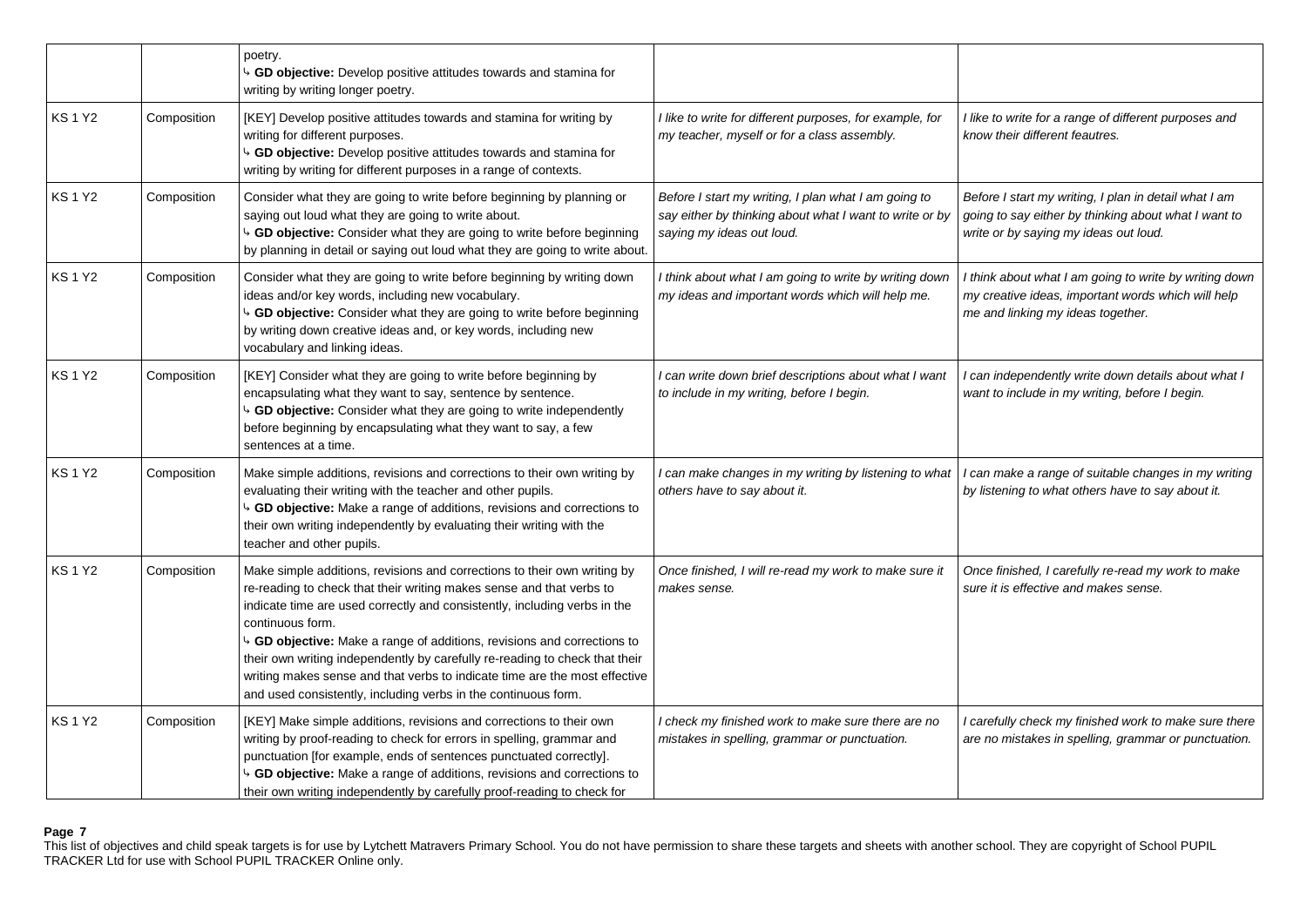|              |                                      | errors in spelling, grammar and punctuation [for example: ends of<br>sentences punctuated correctly].                                                                                                                                                                                                                                                                                            |                                                                                                                                                               |                                                                                                                                                                                          |
|--------------|--------------------------------------|--------------------------------------------------------------------------------------------------------------------------------------------------------------------------------------------------------------------------------------------------------------------------------------------------------------------------------------------------------------------------------------------------|---------------------------------------------------------------------------------------------------------------------------------------------------------------|------------------------------------------------------------------------------------------------------------------------------------------------------------------------------------------|
| <b>KS1Y2</b> | Composition                          | Read aloud what they have written with appropriate intonation to make<br>the meaning clear.<br>4 GD objective: Confidently read aloud what they have written with<br>appropriate intonation to make the meaning clear.                                                                                                                                                                           | I can read aloud my work in a way which helps<br>people understand it.                                                                                        | I can read aloud my work confidently in a way which<br>helps people understand it.                                                                                                       |
| <b>KS1Y2</b> |                                      | <b>Vocabulary Grammar Punctuation</b>                                                                                                                                                                                                                                                                                                                                                            |                                                                                                                                                               |                                                                                                                                                                                          |
| <b>KS1Y2</b> | Vocabulary<br>Grammar<br>Punctuation | [EXS] [KEY] Use grammatical terminology for Year 2 learning how to use<br>both familiar and new punctuation correctly, including full stops, capital<br>letters, exclamation marks, question marks.<br>4 GD objective: Use and apply grammatical terminology for Year 2<br>independently use punctuation correctly, including full stops, capital<br>letters, exclamation marks, question marks. | I am using familiar and new punctuation correctly in<br>my writing, including full stops, capital letters,<br>exclamation marks and question marks.           | I can independently use a range of punctuation<br>correctly in my writing, including full stops, capital<br>letters, exclamation marks and question marks.                               |
| <b>KS1Y2</b> | Vocabulary<br>Grammar<br>Punctuation | [KEY] Use grammatical terminology for Year 2 learning how to use<br>commas for lists.<br>4 GD objective: Use and apply grammatical terminology for Year 2<br>confidently and accurately using commas for lists within a short<br>paragraph.                                                                                                                                                      | I can use commas correctly when making a list of<br>things.                                                                                                   | I can use commas correctly when making a list of<br>things and can use this in a short paragraph                                                                                         |
| <b>KS1Y2</b> | Vocabulary<br>Grammar<br>Punctuation | Use grammatical terminology for Year 2 learning how to use apostrophes<br>for contracted forms and the possessive (singular).<br>4 GD objective: Use and apply grammatical terminology for Year 2<br>accurately using apostrophes for contracted forms and the possessive<br>(singular).                                                                                                         | I can use an apostrophe to show where some letters<br>are missing from a word or to say when something<br>belongs to someone. For example, I'll means I will. | can accurately use an apostrophe in my writing to<br>show where some letters are missing from a word or<br>to say when something belongs to someone. For<br>example: can't means cannot. |
| <b>KS1Y2</b> | Vocabulary<br>Grammar<br>Punctuation | [EXS] Learn how to use sentences with different forms: statement,<br>question, exclamation, command.<br>4 GD objective: Can use and apply sentences with different forms:<br>statement, question, exclamation, command.                                                                                                                                                                          | I am learning to write sentences which convey<br>different meaning for different purposes.                                                                    | I can confidently write sentences which convey<br>different meaning for different purposes including<br>questions and exclamations.                                                      |
| <b>KS1Y2</b> | Vocabulary<br>Grammar<br>Punctuation | [EXS] Learn how to use expanded noun phrases to describe and specify<br>[for example, the blue butterfly].<br>GD objective: Understand and use effective expanded noun phrases<br>to describe and specify [for example: the light blue butterfly].                                                                                                                                               | I am able to write more interesting sentences by<br>adding further detail.                                                                                    | I am able to write more interesting and effective<br>sentences by adding further suitable detail.                                                                                        |
| <b>KS1Y2</b> | Vocabulary<br>Grammar<br>Punctuation | [EXS] [KEY] Learn how to use the present and past tenses correctly and<br>consistently including the progressive form.<br>4 GD objective: Independently uses the present and past tenses<br>correctly and consistently including the progressive form within their<br>writing.                                                                                                                   | I try to write in the present or past tense when writing.                                                                                                     | I correctly write in the present or past tense when<br>writing.                                                                                                                          |
| <b>KS1Y2</b> | Vocabulary<br>Grammar                | [EXS] [KEY] Learn how to use subordination (using when, if, that, or<br>because) and co-ordination (using or, and, or but).                                                                                                                                                                                                                                                                      | I can use words such as when, if, that, because, or,<br>and or but when I write sentences.                                                                    | I can independently use words such as when, if, that,<br>because, or, and or but when I write sentences.                                                                                 |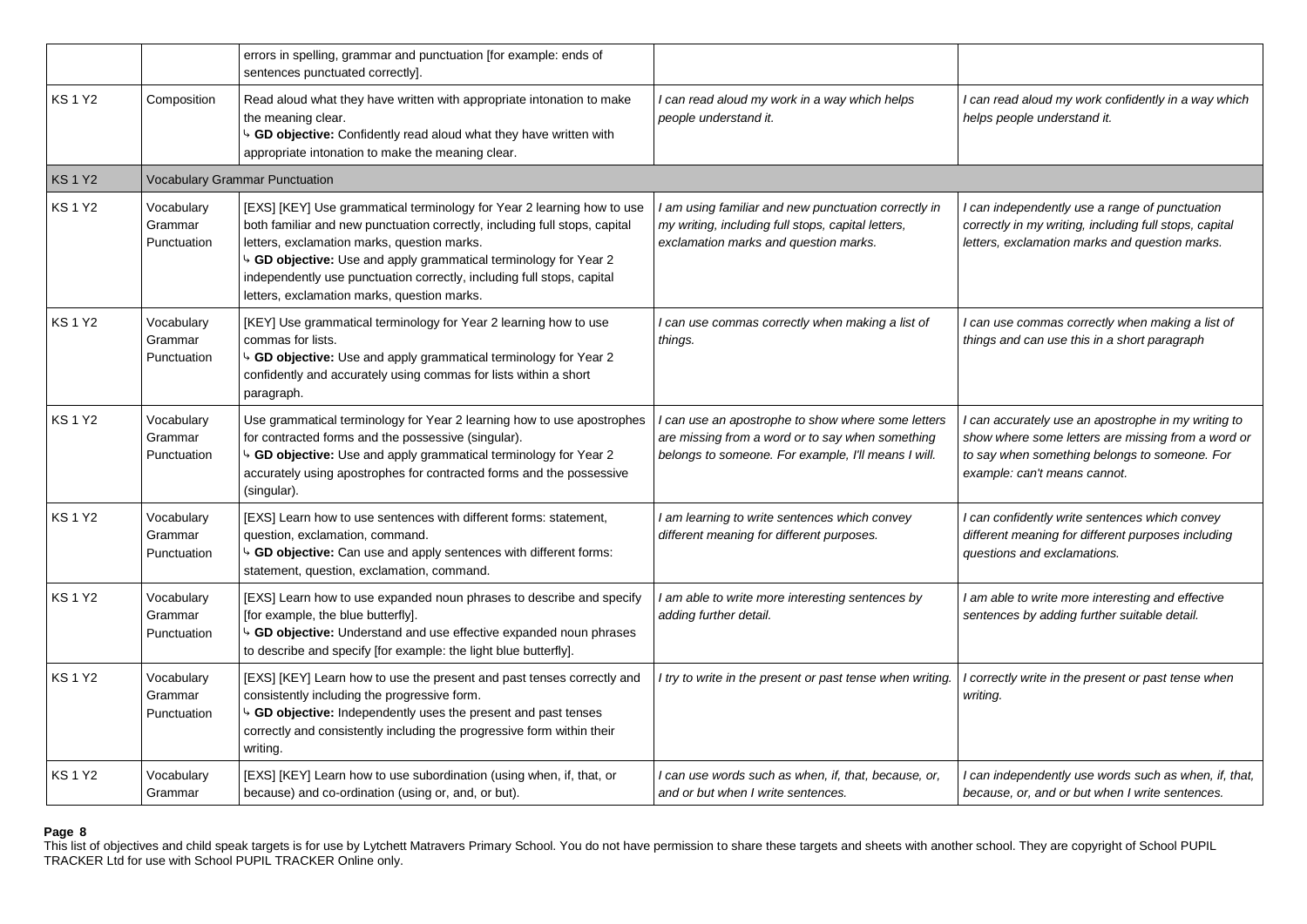|              | Punctuation                          | GD objective: Understand and apply subordination (using when, if,<br>that, or because) and co-ordination (using or, and, or but).                                                                                                                                                                                                                                                                                                                       |                                                                                                                                                                                  |                                                                                                                                                               |
|--------------|--------------------------------------|---------------------------------------------------------------------------------------------------------------------------------------------------------------------------------------------------------------------------------------------------------------------------------------------------------------------------------------------------------------------------------------------------------------------------------------------------------|----------------------------------------------------------------------------------------------------------------------------------------------------------------------------------|---------------------------------------------------------------------------------------------------------------------------------------------------------------|
| <b>KS1Y2</b> | Vocabulary<br>Grammar<br>Punctuation | Use grammatical terminology for Year 2 understanding the formation of<br>nouns using suffixes such as -ness, -er and compounding [e.g.<br>whiteboard, superman]<br>GD objective: Accurately apply grammatical terminology for Year 2<br>independently forming nouns using suffixes such as -ness, -er and<br>compounding [e.g. whiteboard, superman]                                                                                                    | I can add -ness and -er to the end of a word to make<br>new words and I know some words (such as<br>superman or whiteboard) are made by joining two<br>different words together. | can independently add -ness and -er to the end of a<br>word to make a range of new words and can create<br>new words by joining two different words together. |
| <b>KS1Y2</b> | Vocabulary<br>Grammar<br>Punctuation | Use grammatical terminology for Year 2 understanding the formation of<br>adjectives using suffixes such as -ful, -less.<br><sup>4</sup> GD objective: Use and apply grammatical terminology for Year 2<br>understanding the formation of adjectives using suffixes such as -ful,<br>-less and use this in my work.                                                                                                                                      | I can add -ful and -less to words to make adjectives.                                                                                                                            | I can add -ful and -less to words to make adjectives<br>and use them correctly to add detail in my writing.                                                   |
| <b>KS1Y2</b> | Vocabulary<br>Grammar<br>Punctuation | [KEY] Use grammatical terminology for Year 2 understanding the use of<br>the suffixes -er, -est in adjectives and the use of the -ly in Standard<br>English to turn adjectives into adverbs.<br>4 GD objective: Use and apply grammatical terminology for Year 2<br>understanding and applying the use of the suffixes -er, -est in adjectives<br>and the use of the -ly in Standard English to turn adjectives into adverbs<br>in a range of contexts. | I know what changes happen to the meaning of<br>words when I add -er, -est and -ly to words.                                                                                     | I know what changes happen to the meaning of<br>words when I add -er, -est and -ly to words and can<br>use this independently in my writing.                  |
| <b>KS1Y2</b> | Vocabulary<br>Grammar<br>Punctuation | Use and understand the year 2 grammatical terminology in English<br>Appendix 2 in discussing their writing.<br><sup>4</sup> GD objective: Consistently use the year 2 grammatical terminology in<br>English Appendix 2 in discussing their writing.                                                                                                                                                                                                     | When I discuss my writing, I can use the correct Year<br>2 grammar as set out in my Year 2 grammar list.                                                                         | When I discuss my writing, I can consistently use the<br>Year 2 grammar as set out in my Year 2 grammar<br>list.                                              |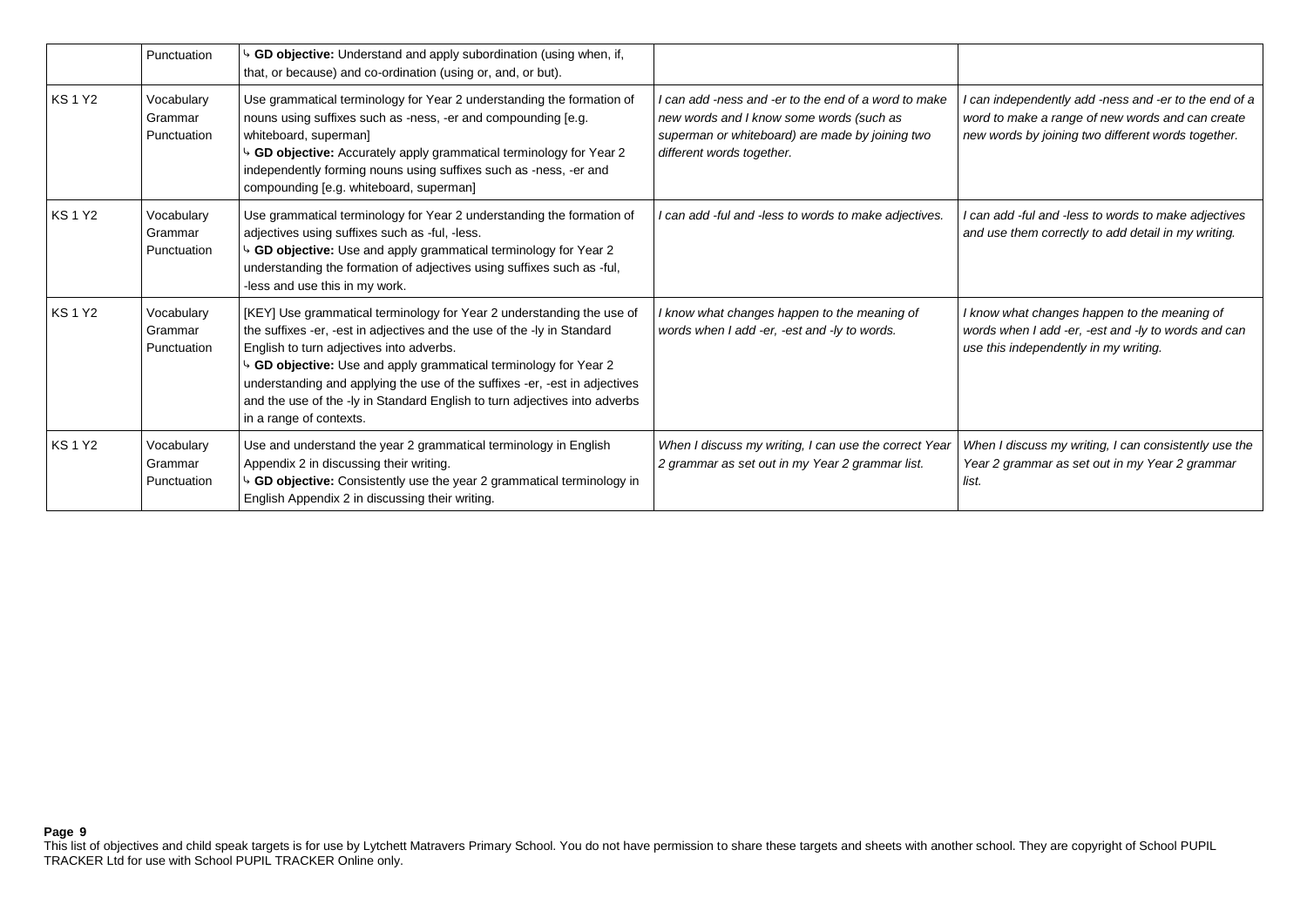## WRITING Key Stage 2 Year 3

| <b>Key Stage</b> | <b>Strand</b> | Objective                                                                                                                                                                                                                                                                                                                                                                                                                                 | <b>Child Speak Target</b>                                                                           | <b>Greater Depth Target</b>                                                                                       |
|------------------|---------------|-------------------------------------------------------------------------------------------------------------------------------------------------------------------------------------------------------------------------------------------------------------------------------------------------------------------------------------------------------------------------------------------------------------------------------------------|-----------------------------------------------------------------------------------------------------|-------------------------------------------------------------------------------------------------------------------|
| <b>KS 2 Y3</b>   | Transcription |                                                                                                                                                                                                                                                                                                                                                                                                                                           |                                                                                                     |                                                                                                                   |
| <b>KS 2 Y3</b>   | Transcription | Use some prefixes and suffixes and understand how to add them<br>(English Appendix 1).<br><sup>4</sup> GD objective: Use a range of prefixes and suffixes and understand<br>how to add them independently (English Appendix 1).                                                                                                                                                                                                           | I use some prefixes and suffixes and understand how<br>to use them in my writing.                   | I know and use more prefixes and suffixes and<br>understand how to use them in my writing.                        |
| KS 2 Y3          | Transcription | Spell some homophones.<br>GD objective: Spell some homophones confidently, using them in<br>context in their work.                                                                                                                                                                                                                                                                                                                        | I can spell some homophones.                                                                        | I can spell some homophone confidently and use<br>them in context in my work.                                     |
| <b>KS 2 Y3</b>   | Transcription | Spell some words that are often misspelt (English Appendix 1).<br>GD objective: Spell a range of words that are often misspelt (English<br>Appendix 1), using them in their writing.                                                                                                                                                                                                                                                      | I am able to spell some words that are often misspelt.                                              | I am able to spell a range of words that are often<br>misspelt; correctly in my wiring.                           |
| <b>KS 2 Y3</b>   | Transcription | Beginning to place the possessive apostrophe accurately in words with<br>regular plurals [for example, girls', boys'] and in words with irregular<br>plurals [for example, children's].<br>GD objective: Beginning to place the possessive apostrophe<br>accurately in words with regular plurals [for example: girls', boys'] and in<br>words with irregular plurals [for example: children's] and use it regularly in<br>their writing. | I know how to use the possessive apostrophe in<br>some plurals.                                     | I know how to use the possessive apostrophe in<br>some plurals and use it in my writing.                          |
| <b>KS 2 Y3</b>   | Transcription | Use the first two letters of a word to check its spelling in a dictionary.<br><sup>1</sup> GD objective: Use the first two letters of a word to check its spelling in<br>a dictionary as part of their own routine.                                                                                                                                                                                                                       | When using a dictionary, I am able to use the first two<br>letters of a word to check its' meaning. | When using a dictionary, I am able to use the first two<br>letters of a word to check its' meaning independently. |
| <b>KS 2 Y3</b>   | Transcription | Write from memory simple sentences, dictated by the teacher, that<br>include words and punctuation taught so far.<br><sup>4</sup> GD objective: Write accurately from memory simple sentences,<br>dictated by the teacher, that include words and punctuation taught so far.                                                                                                                                                              | I can write simple sentences that have been read to<br>me, using the correct punctuation.           | I can correctly write sentences that have been read to<br>me, using accurate punctuation.                         |
| <b>KS 2 Y3</b>   | Handwriting   |                                                                                                                                                                                                                                                                                                                                                                                                                                           |                                                                                                     |                                                                                                                   |
| <b>KS2Y3</b>     | Handwriting   | Beginning to use the diagonal and horizontal strokes that are needed to<br>join letters and understand which letters, when adjacent to one another,<br>are best left unjoined.<br><sup>4</sup> GD objective: Beginning to use the diagonal and horizontal strokes<br>more fluently that are needed to join letters and understand which letters,<br>when adjacent to one another, are best left unjoined in longer pieces of<br>writing.  | I am beginning to join my letters when writing.                                                     | I am beginning to join my letters more fluently when<br>writing longer pieces.                                    |

## **Page 10**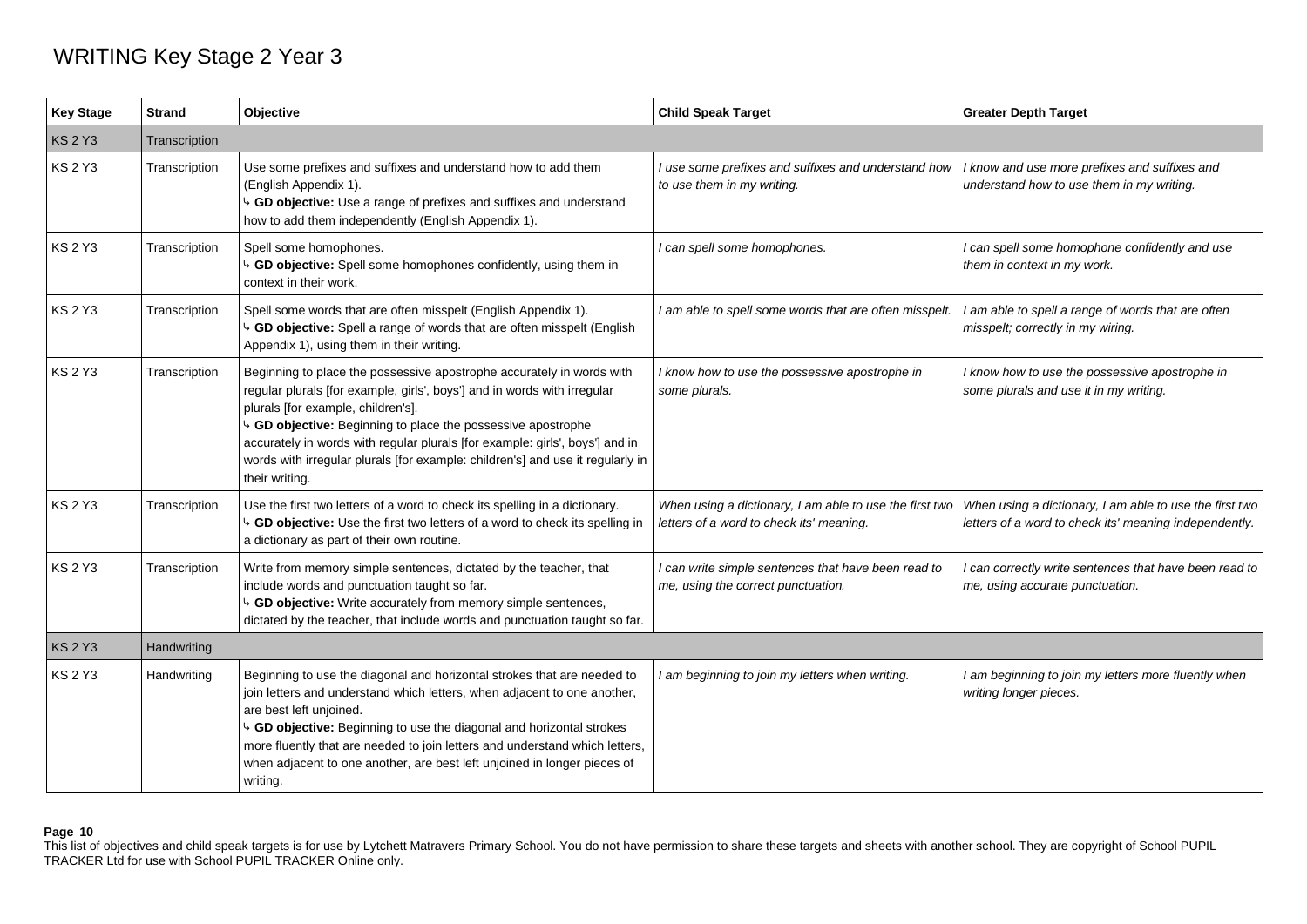| <b>KS 2 Y3</b> | Handwriting | Beginning to increase the legibility, consistency and quality of their<br>handwriting [for example, by ensuring that the downstrokes of letters are<br>parallel and equidistant; that lines of writing are spaced sufficiently so that<br>the ascenders and descenders of letters do not touch].<br>4 GD objective: Beginning to increase the legibility, consistency and<br>quality of their handwriting [for example: by ensuring that the<br>downstrokes of letters are parallel and equidistant; that lines of writing are<br>spaced sufficiently so that the ascenders and descenders of letters do not<br>touch] over sustained pieces of writing. | I am beginning to join my handwriting and my letters<br>are all the same height and the correct distance apart<br>from each other. | I am beginning to join my handwriting and my letters<br>are all the same height and the correct distance apart<br>from each other during sustained pieces of writing. |
|----------------|-------------|----------------------------------------------------------------------------------------------------------------------------------------------------------------------------------------------------------------------------------------------------------------------------------------------------------------------------------------------------------------------------------------------------------------------------------------------------------------------------------------------------------------------------------------------------------------------------------------------------------------------------------------------------------|------------------------------------------------------------------------------------------------------------------------------------|-----------------------------------------------------------------------------------------------------------------------------------------------------------------------|
| <b>KS 2 Y3</b> | Composition |                                                                                                                                                                                                                                                                                                                                                                                                                                                                                                                                                                                                                                                          |                                                                                                                                    |                                                                                                                                                                       |
| <b>KS 2 Y3</b> | Composition | Plan their writing by beginning to discuss writing similar to that which they<br>are planning to write in order to understand and learn from its structure,<br>vocabulary and grammar.<br>4 GD objective: Plan their writing by beginning to discuss and evaluate<br>writing similar to that which they are planning to write in order to<br>understand and learn from its structure, vocabulary and grammar.                                                                                                                                                                                                                                            | I plan my writing by looking at similar texts written<br>before.                                                                   | I plan my writing by evaluating similar texts written<br>before.                                                                                                      |
| <b>KS 2 Y3</b> | Composition | Plan their writing by beginning to discuss and record ideas.<br>4 GD objective: Plan their writing by beginning to discuss and record<br>ideas as part of their own routine across a range of styles.                                                                                                                                                                                                                                                                                                                                                                                                                                                    | I am able to make notes about what I will write about.                                                                             | I am able to make notes independently about what I<br>will write about across a range of styles.                                                                      |
| <b>KS 2 Y3</b> | Composition | Draft and write by composing and rehearsing simple sentence structures<br>orally (including dialogue), progressively building a varied and rich<br>vocabulary and an increasing range of sentence structures (English<br>Appendix 2).<br>4 GD objective: Draft and write by autonomously composing and<br>rehearsing simple sentence structures orally (including dialogue),<br>progressively building a varied and rich vocabulary and an increasing<br>range of sentence structures (English Appendix 2).                                                                                                                                              | I use different sentence structures and some better<br>vocabulary in my writing.                                                   | I use different sentence structures independently and<br>the most effective vocabulary in my writing.                                                                 |
| <b>KS 2 Y3</b> | Composition | [KEY] Draft and write by organising simple paragraphs around a theme.<br>4 GD objective: Draft and write by confidently organising structured,<br>simple paragraphs around a theme across a range of styles.                                                                                                                                                                                                                                                                                                                                                                                                                                             | I can draft my work into short paragraphs.                                                                                         | I can confidently draft my work into short paragraphs<br>across a range of styles.                                                                                    |
| <b>KS 2 Y3</b> | Composition | [KEY] Draft and write by creating simple settings, characters and a basic<br>plot in narratives.<br>4 GD objective: Draft and write by automomously creating simple<br>settings, characters and a basic plot in narratives.                                                                                                                                                                                                                                                                                                                                                                                                                              | I can organise my writing using settings, characters<br>and plot.                                                                  | I can independently organise my writing using<br>settings, characters and plot.                                                                                       |
| <b>KS 2 Y3</b> | Composition | [KEY] Draft and write by beginning to use simple organisational devices<br>in non-narrative material [for example, headings and sub-headings].<br>4 GD objective: Draft and write by beginning to automomously use<br>simple organisational devices in non-narrative material [for example:<br>headings and sub-headings] across a range of styles.                                                                                                                                                                                                                                                                                                      | I can organise my writing by using headings.                                                                                       | I can organise my writing by using headings<br>independently across a range of styles.                                                                                |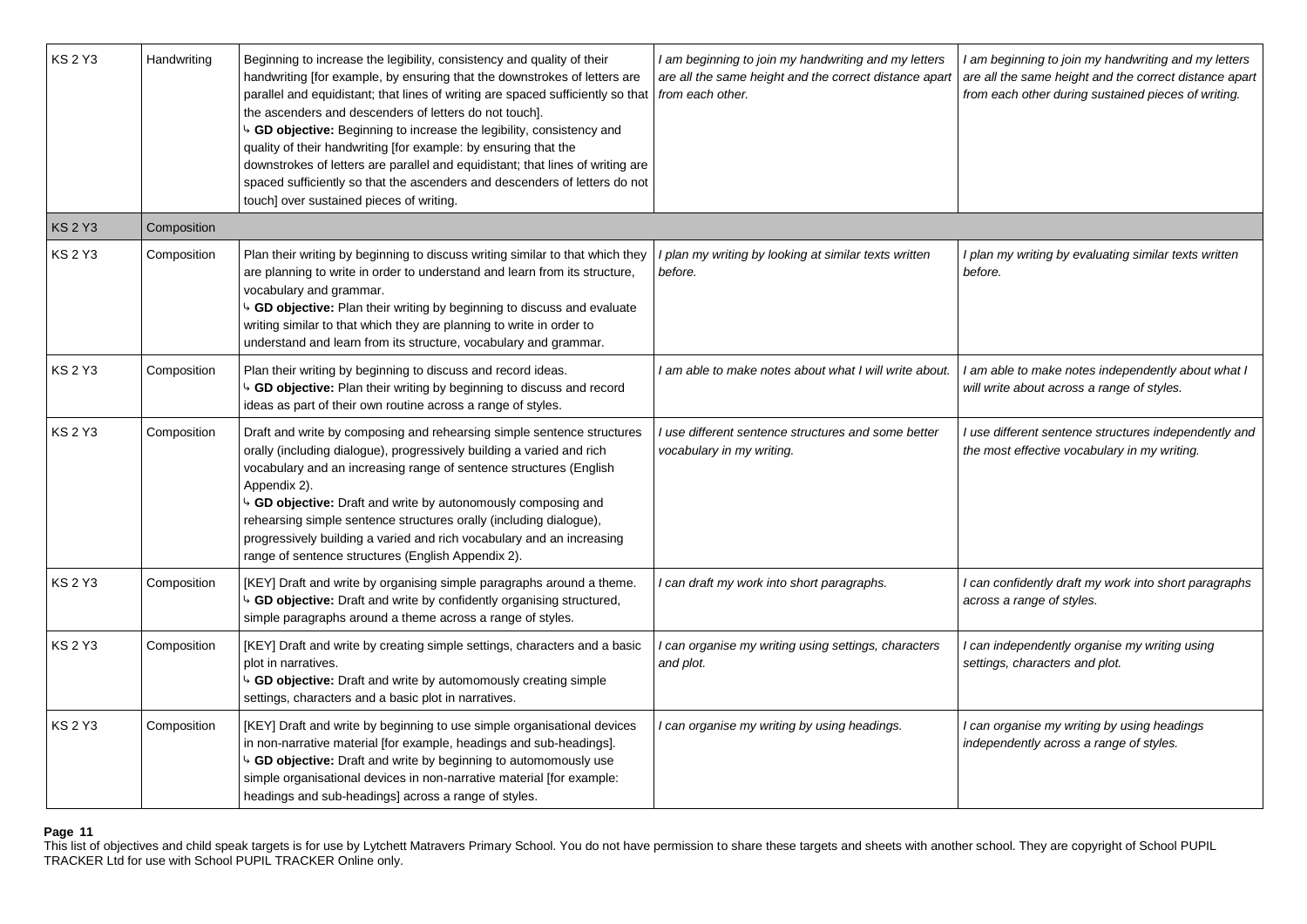| <b>KS 2 Y3</b> | Composition                          | Evaluate and edit by beginning to assess the effectiveness of their own<br>and others' writing and suggesting improvements.<br>4 GD objective: Evaluate and edit by beginning to analyse and evaluate<br>the effectiveness of their own and others' writing and suggesting<br>improvements.                                                                                                                                                                                 | I can edit my own work add some improvements to<br>the texts.                                                                                   | I can edit my own work add some improvements to<br>the texts as a result of evaluating my own and others'<br>work.                     |
|----------------|--------------------------------------|-----------------------------------------------------------------------------------------------------------------------------------------------------------------------------------------------------------------------------------------------------------------------------------------------------------------------------------------------------------------------------------------------------------------------------------------------------------------------------|-------------------------------------------------------------------------------------------------------------------------------------------------|----------------------------------------------------------------------------------------------------------------------------------------|
| <b>KS 2 Y3</b> | Composition                          | Evaluate and edit by beginning to propose changes to grammar and<br>vocabulary to improve consistency, including the accurate use of<br>pronouns in sentences.<br>4 GD objective: Evaluate and edit by beginning to propose effective<br>changes to grammar and vocabulary to improve consistency, including<br>the accurate use of pronouns in sentences independently                                                                                                     | can edit written work to improve the use of<br>vocabulary.                                                                                      | I can edit written work independently to improve it,<br>choosing much more effective vocabulary.                                       |
| <b>KS 2 Y3</b> | Composition                          | [KEY] Proof-read for some spelling and punctuation errors.<br>b GD objective: As part of their own routine, proof-read for some spelling<br>and punctuation errors.                                                                                                                                                                                                                                                                                                         | When I finish a piece of work I will read it through to<br>correct some spelling and punctuation errors.                                        | When I finish a piece of work I have a routine of<br>reading it through thoroughly to correct some spelling<br>and punctuation errors. |
| <b>KS 2 Y3</b> | Composition                          | Read aloud their own writing, to a group or the whole class, using<br>increasing intonation and control of tone and volume so that the meaning<br>is clear.<br>4 GD objective: Read aloud their own writing to a range of audiences<br>using increasing intonation and control of tone and volume so that the<br>meaning is distinct and clear.                                                                                                                             | I can read my writing out to an audience in a clear<br>manner.                                                                                  | I can read my writing out more confidently to a range<br>of audiences in a clear manner.                                               |
| <b>KS 2 Y3</b> |                                      | Vocabulary Grammar Punctuation                                                                                                                                                                                                                                                                                                                                                                                                                                              |                                                                                                                                                 |                                                                                                                                        |
| <b>KS 2 Y3</b> | Vocabulary<br>Grammar<br>Punctuation | Develop their understanding of the concepts set out in English Appendix<br>2 by extending the range of sentences with more than one clause by<br>using a wider range of conjunctions, including when, if, because,<br>although.<br>4 GD objective: Develop their understanding of the concepts set out in<br>English Appendix 2 by extending the range of sentences with more than<br>one clause by independently using an increasing range of appropriate<br>conjunctions. | l can write sentences which contain more than one<br>clause, by using a wider range of conjunctions, such<br>as when, if, because and although. | I can independently write sentences which contain<br>more than one clause, by using a wider range of<br>appropriate conjunctions.      |
| <b>KS 2 Y3</b> | Vocabulary<br>Grammar<br>Punctuation | [KEY] Develop their understanding of the concepts set out in English<br>Appendix 2 by using the present perfect form of verbs in contrast to the<br>past tense.<br>4 GD objective: Develop their understanding of the concepts set out in<br>English Appendix 2 by independently using the present perfect form of<br>verbs in contrast to the past tense.                                                                                                                  | I understand how to use the present perfect form of<br>verbs which contrast to the past tense in my writing.                                    | I understand and can use the present perfect form of<br>verbs independently, which contrast to the past tense<br>in my writing.        |
|                |                                      |                                                                                                                                                                                                                                                                                                                                                                                                                                                                             |                                                                                                                                                 |                                                                                                                                        |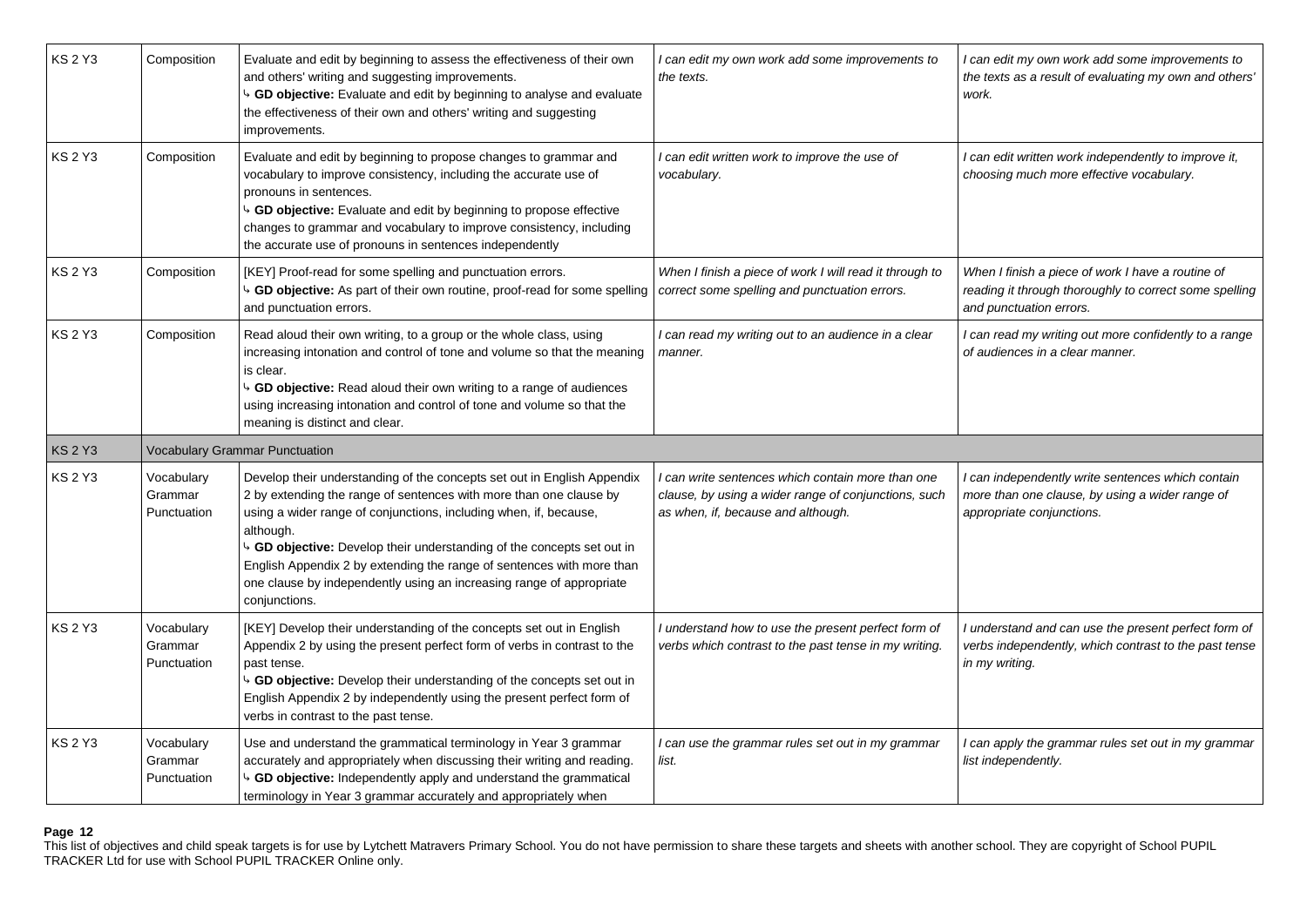|                |                                      | discussing their writing and reading.                                                                                                                                                                                                                                                                                                                                                                                                                                                |                                                                                                                                                                                       |                                                                                                                                                                                                                  |
|----------------|--------------------------------------|--------------------------------------------------------------------------------------------------------------------------------------------------------------------------------------------------------------------------------------------------------------------------------------------------------------------------------------------------------------------------------------------------------------------------------------------------------------------------------------|---------------------------------------------------------------------------------------------------------------------------------------------------------------------------------------|------------------------------------------------------------------------------------------------------------------------------------------------------------------------------------------------------------------|
| <b>KS 2 Y3</b> | Vocabulary<br>Grammar<br>Punctuation | [KEY] Develop their understanding of the concepts set out in English<br>Appendix 2 by using conjunctions, adverbs and prepositions to express<br>time and cause.<br>$\overline{9}$ GD objective: Develop and apply their understanding of the concepts<br>set out in English Appendix 2 by confidently using conjunctions, adverbs<br>and prepositions to accurately express time and cause in a range of<br>contexts.                                                               | I can use conjunctions, adverbs and prepositions to<br>express time and cause in my writing.                                                                                          | I can confidently use conjunctions, adverbs and<br>prepositions to accurately express time and cause in<br>my writing.                                                                                           |
| <b>KS 2 Y3</b> | Vocabulary<br>Grammar<br>Punctuation | Use grammatical terminology for Year 3 understanding the formation of<br>nouns using a range of prefixes [for example super-, anti-, auto-]<br><sup>4</sup> GD objective: Use and apply grammatical terminology for Year 3<br>understanding the formation of nouns using and applying a range of<br>prefixes [for example super-, anti-, auto-] in a range of contexts.                                                                                                              | I can add prefixes to form new words, such as adding<br>super-, anti- or auto- to words I already know.                                                                               | can apply prefixes to form new words, such as<br>adding super-, anti- or auto- to words I already know.                                                                                                          |
| <b>KS 2 Y3</b> | Vocabulary<br>Grammar<br>Punctuation | [KEY] Use grammatical terminology for Year 3 understanding the use of<br>the forms a or an according to whether the next word begins with a<br>consonant or a vowel [for example, a rock, an open box].<br>4 GD objective: Use and apply grammatical terminology for Year 3<br>understanding the use of the forms a or an confidently according to<br>whether the next word begins with a consonant or a vowel [for example: a<br>rock, an open box].                                | I know when to use 'a' or 'an' depending on what the<br>next word begins with.                                                                                                        | I know when to use 'a' or 'an' confidently depending<br>on what the next word begins with.                                                                                                                       |
| <b>KS 2 Y3</b> | Vocabulary<br>Grammar<br>Punctuation | Use grammatical terminology for Year 3 understanding word families<br>based on common words, showing how words are related in form and<br>meaning [for example, solve, solution, solver, dissolve, insoluble].<br><sup>4</sup> GD objective: Use and apply grammatical terminology for Year 3<br>understanding word families based on common words, confidently<br>showing how words are related in form and meaning [for example: solve,<br>solution, solver, dissolve, insoluble]. | I know some words belong to word families (such as<br>solve, solution, solver, dissolve, insoluble) and this<br>helps me work out the meaning of all the words in the<br>word family. | I know a wide range of words which belong to<br>different word families (such as solve, solution,<br>solver, dissolve, insoluble) and this helps me work<br>out the meaning of all the words in the word family. |
| <b>KS 2 Y3</b> | Vocabulary<br>Grammar<br>Punctuation | Use grammatical terminology for Year 3 understanding paragraphs as a<br>way to group related material.<br>4 GD objective: Use and apply grammatical terminology for Year 3<br>understanding and using paragraphs as a way to group related material;<br>explaining the need to start a new paragraph.                                                                                                                                                                                | group ideas I write about into paragraphs.                                                                                                                                            | I group ideas I write about into paragraphs and can<br>explain why I decided to start a new paragraph.                                                                                                           |
| <b>KS 2 Y3</b> | Vocabulary<br>Grammar<br>Punctuation | Use grammatical terminology for Year 3 using headings and<br>sub-headings to aid presentation.<br>4 GD objective: Use and apply grammatical terminology for Year 3<br>independently using headings and sub-headings to aid presentation in a<br>range of contexts.                                                                                                                                                                                                                   | I use headings and sub-headings to structure and<br>present my work.                                                                                                                  | I use headings and sub-headings independently to<br>structure and present my work across a range of<br>genres.                                                                                                   |
| <b>KS 2 Y3</b> | Vocabulary<br>Grammar                | [KEY] Use grammatical terminology for Year 3 beginning to use inverted<br>commas to punctuate direct speech.                                                                                                                                                                                                                                                                                                                                                                         | I know that inverted commas are used to open and<br>close what some one is saying in a text.                                                                                          | I know that inverted commas are used to open and<br>close what some one is saying in a text and I use it                                                                                                         |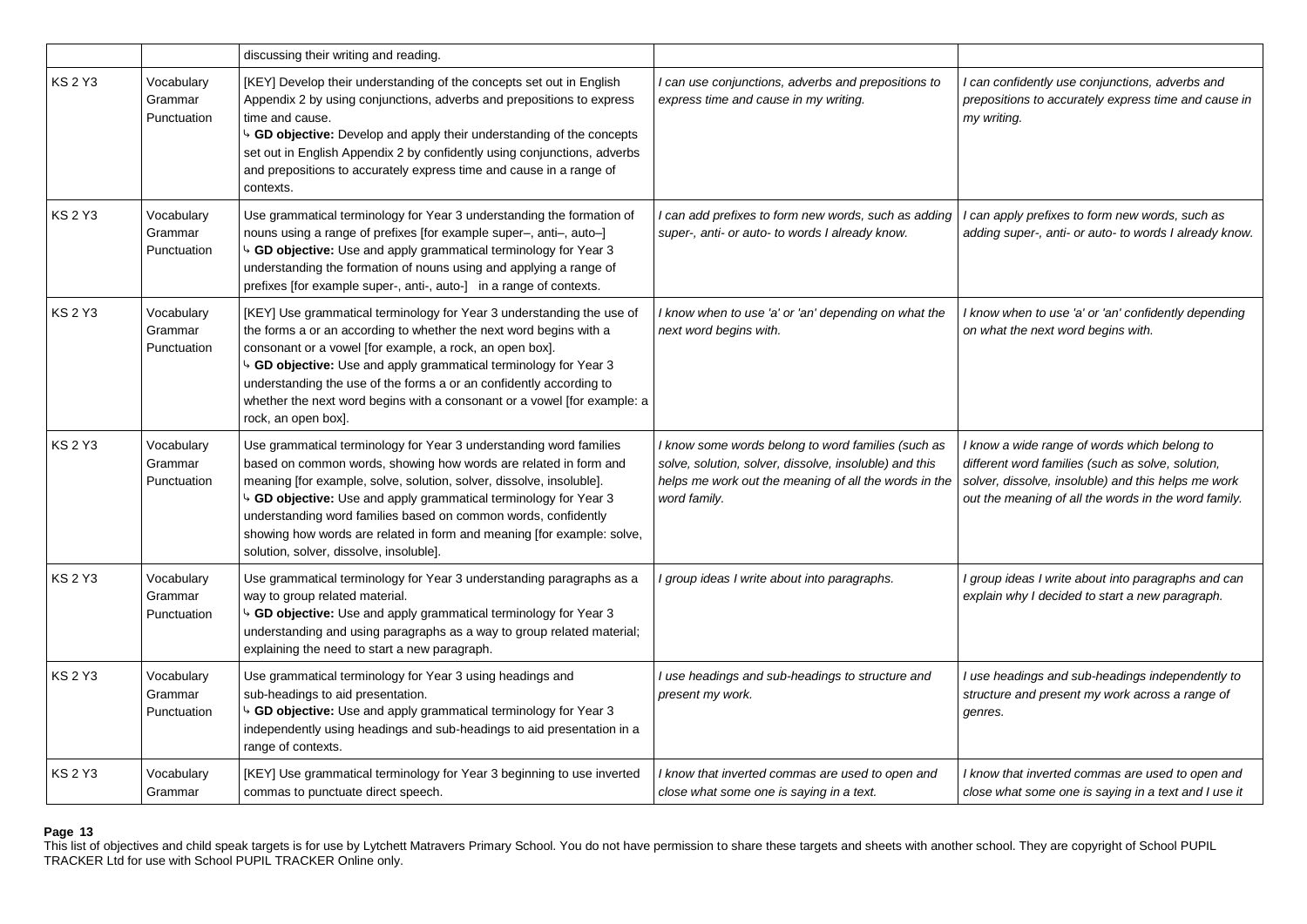| Punctuation | $\triangleright$ GD objective: Use and apply grammatical terminology for Year 3 | confidently in my writing. |
|-------------|---------------------------------------------------------------------------------|----------------------------|
|             | confidently and mostly accurately using inverted commas to punctuate            |                            |
|             | direct speech.                                                                  |                            |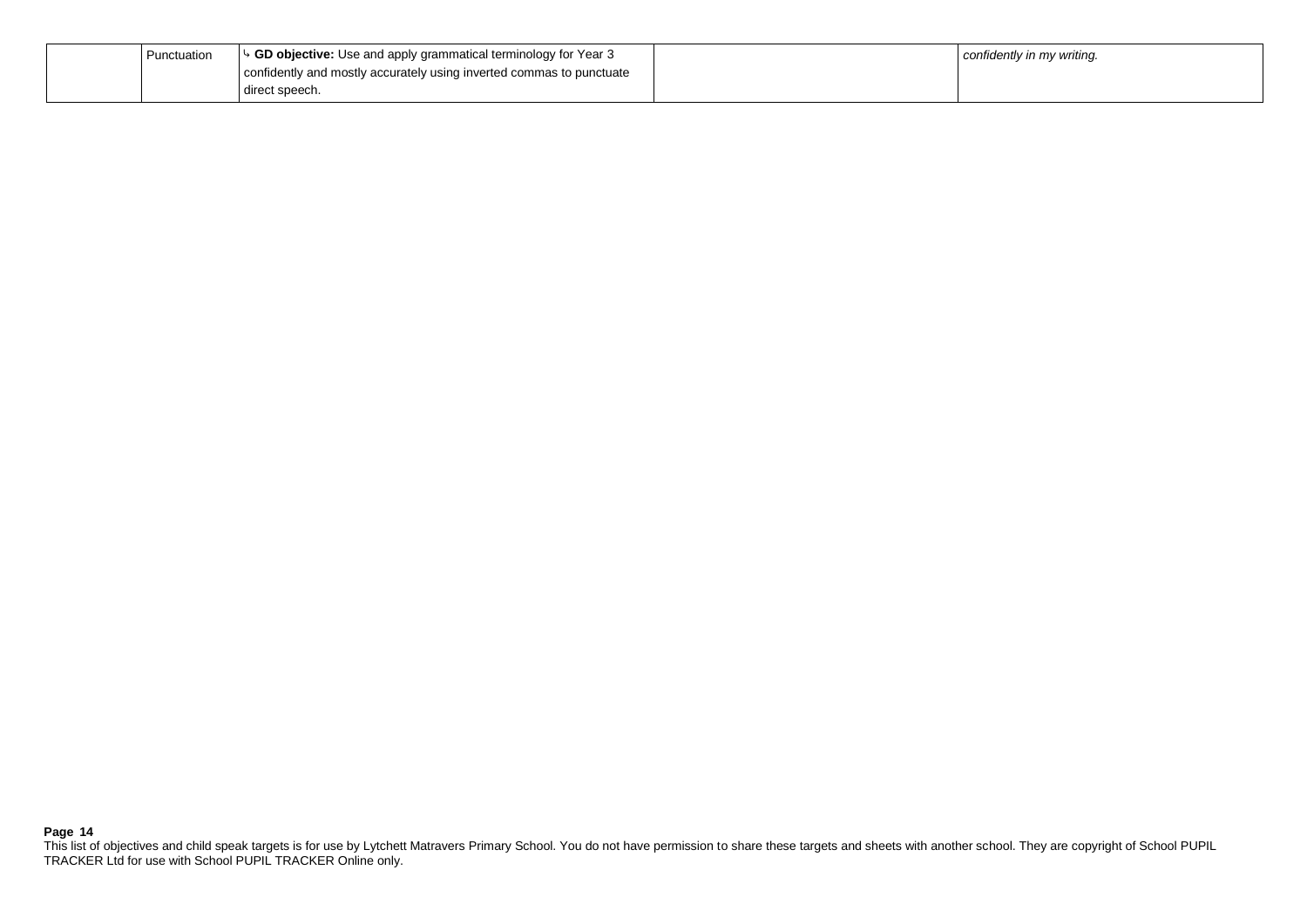## WRITING Key Stage 2 Year 4

| <b>Key Stage</b> | <b>Strand</b> | Objective                                                                                                                                                                                                                                                                                                                                                                                   | <b>Child Speak Target</b>                                                                                    | <b>Greater Depth Target</b>                                                                                                 |
|------------------|---------------|---------------------------------------------------------------------------------------------------------------------------------------------------------------------------------------------------------------------------------------------------------------------------------------------------------------------------------------------------------------------------------------------|--------------------------------------------------------------------------------------------------------------|-----------------------------------------------------------------------------------------------------------------------------|
| <b>KS2Y4</b>     | Transcription |                                                                                                                                                                                                                                                                                                                                                                                             |                                                                                                              |                                                                                                                             |
| <b>KS 2 Y4</b>   | Transcription | Use further prefixes and suffixes and understand how to add them<br>(English Appendix 1).<br>GD objective: Independently apply further prefixes and suffixes in a<br>range of contexts (English Appendix 1).                                                                                                                                                                                | I have increased my knowledge of prefixes and<br>suffixes and understand how to use them in my<br>writing.   | I have increased my knowledge of prefixes and<br>suffixes and can accurately apply them in my writing.                      |
| <b>KS2Y4</b>     | Transcription | Spell further homophones.<br><sup>4</sup> GD objective: Spell a wider range of homophones independently and<br>use them correctly in their writing.                                                                                                                                                                                                                                         | I can spell an increasing number of homophones.                                                              | I can spell a wide range of number of homophones<br>independently and can use them correctly in my<br>work.                 |
| <b>KS 2 Y4</b>   | Transcription | Spell words that are often misspelt (English Appendix 1).<br><sup>1</sup> GD objective: Spell a wider range of words that are often misspelt and<br>use them accurately in their work in a range of contexts (English<br>Appendix 1).                                                                                                                                                       | I am able to spell words that are often misspelt.                                                            | I am able to spell an increasing number of words that<br>are often misspelt and include them in my writing.                 |
| <b>KS2Y4</b>     | Transcription | Place the possessive apostrophe accurately in words with regular plurals<br>[for example, girls', boys'] and in words with irregular plurals [for example,<br>children's].<br>GD objective: Independently place the possessive apostrophe<br>accurately in words with regular plurals [for example: girls', boys'] and in<br>words with irregular plurals [for example: children's].        | I know how to use the possessive apostrophe<br>accurately in words with regular and irregular plurals.       | I know how to use the possessive apostrophe<br>independently and accurately in words with regular<br>and irregular plurals. |
| <b>KS2Y4</b>     | Transcription | Use the first two or three letters of a word to check its spelling in a<br>dictionary.<br><sup>1</sup> GD objective: Independently use the first three letters of a word to<br>check its spelling in a dictionary.                                                                                                                                                                          | When using a dictionary, I am able to use the first two<br>or three letters of a word to check its' meaning. | When using a dictionary, I can use the first three<br>letters of a word to check its' meaning independently.                |
| <b>KS2Y4</b>     | Transcription | [KEY] Write from memory simple sentences, dictated by the teacher, that<br>include words and punctuation taught so far.<br><sup>4</sup> GD objective: Write from memory more complex sentences, dictated<br>by the teacher, that include words and punctuation taught so far.                                                                                                               | can write simple sentences from memory that have<br>been dictated to me, using the correct punctuation.      | I can write more complex sentences from memory<br>that have been dictated to me, using the correct<br>punctuation.          |
| KS 2 Y4          | Handwriting   |                                                                                                                                                                                                                                                                                                                                                                                             |                                                                                                              |                                                                                                                             |
| <b>KS2Y4</b>     | Handwriting   | Use the diagonal and horizontal strokes that are needed to join letters<br>and understand which letters, when adjacent to one another, are best left<br>unjoined.<br><sup>1</sup> GD objective: Consistently and fluently use the diagonal and horizontal<br>strokes that are needed to join letters and understand which letters, when<br>adjacent to one another, are best left unjoined. | In handwriting, I know which letters are appropriate to<br>join.                                             | In handwriting, I know which letters are appropriate to<br>join and I can join them consistently.                           |

## **Page 15**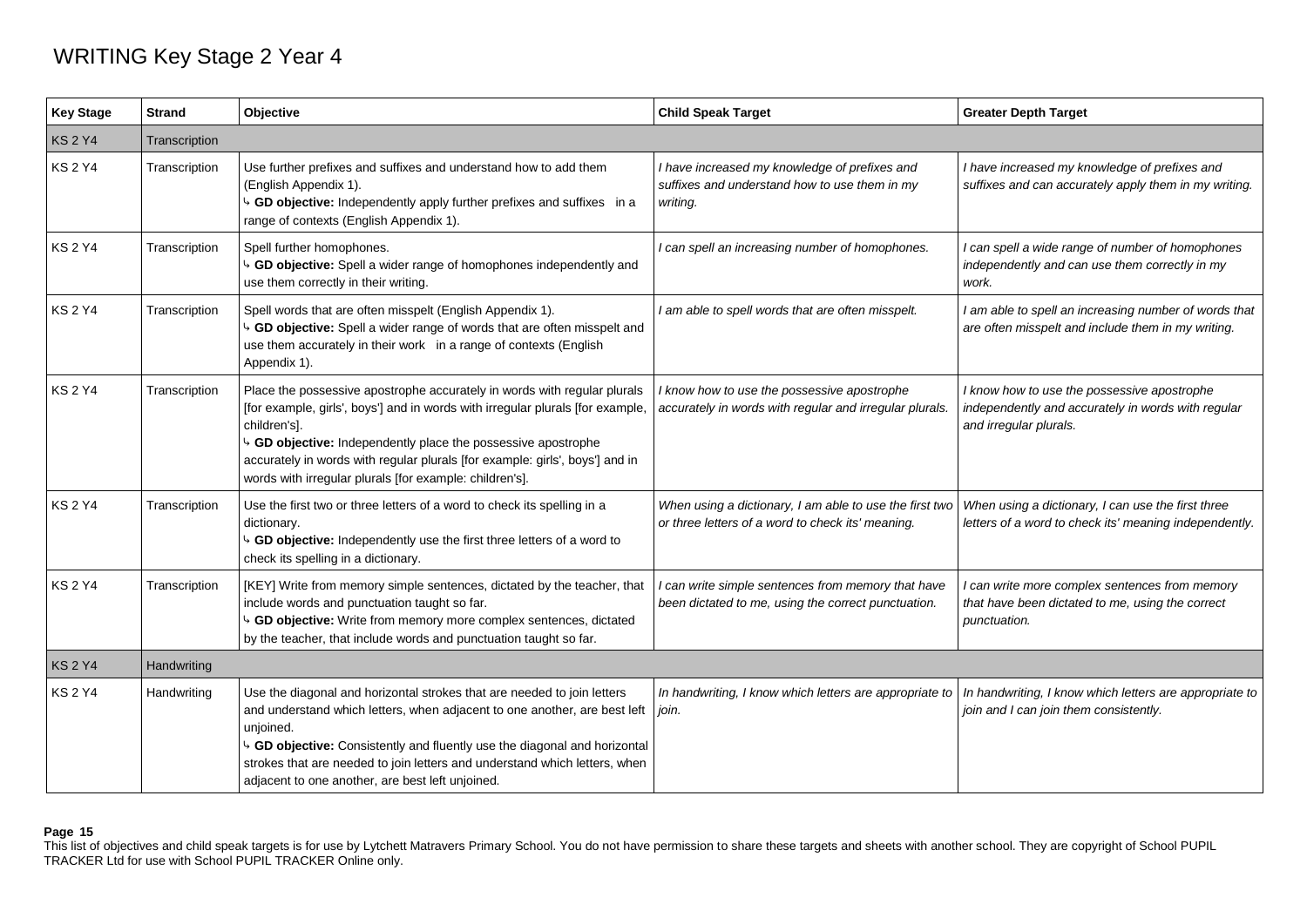| <b>KS2Y4</b>   | Handwriting | Increase the legibility, consistency and quality of their handwriting [for<br>example, by ensuring that the downstrokes of letters are parallel and<br>equidistant; that lines of writing are spaced sufficiently so that the<br>ascenders and descenders of letters do not touch].<br>4 GD objective: Increase the speed, fluidity and quality of their<br>handwriting [for example: by ensuring that the downstrokes of letters are<br>parallel and equidistant; that lines of writing are spaced sufficiently so that<br>the ascenders and descenders of letters do not touch]. | My joined handwriting is legible with all letters the<br>same height and the correct distance apart from each<br>other. | My joined handwriting is fluid from letter to letter with<br>all letters the same height and the correct distance<br>apart from each other.                         |
|----------------|-------------|------------------------------------------------------------------------------------------------------------------------------------------------------------------------------------------------------------------------------------------------------------------------------------------------------------------------------------------------------------------------------------------------------------------------------------------------------------------------------------------------------------------------------------------------------------------------------------|-------------------------------------------------------------------------------------------------------------------------|---------------------------------------------------------------------------------------------------------------------------------------------------------------------|
| <b>KS 2 Y4</b> | Composition |                                                                                                                                                                                                                                                                                                                                                                                                                                                                                                                                                                                    |                                                                                                                         |                                                                                                                                                                     |
| <b>KS 2 Y4</b> | Composition | Plan their writing by discussing writing similar to that which they are<br>planning to write in order to understand and learn from its structure,<br>vocabulary and grammar.<br>4 GD objective: Plan their writing by independently discussing and<br>comparing writing similar to that which they are planning to write in order<br>to understand and learn from its structure, vocabulary and grammar.                                                                                                                                                                           | I plan my writing by looking at similar texts I have<br>written before - discussing the structure and<br>vocabulary.    | I independently plan my writing by comparing and<br>discussing similar texts I have written before -<br>identifying and evaluating the structure and<br>vocabulary. |
| <b>KS 2 Y4</b> | Composition | Plan their writing by discussing and recording ideas.<br>4 GD objective: Plan their writing by discussing and recording a range of<br>creative ideas in a range of contexts.                                                                                                                                                                                                                                                                                                                                                                                                       | I am able to use ideas to plan my writing.                                                                              | I am able to use a range of creative ideas to plan my<br>writing.                                                                                                   |
| <b>KS 2 Y4</b> | Composition | Draft and write by composing and rehearsing sentences orally (including<br>dialogue), progressively building a varied and rich vocabulary and an<br>increasing range of sentence structures (English Appendix 2).<br><b>GD objective:</b> Draft and write by independently composing and<br>rehearsing creative sentences orally (including dialogue), progressively<br>building and using more creative and richer vocabulary and an increasing<br>range of sentence structures (English Appendix 2).                                                                             | I am using an increasing range of sentence<br>structures and richer vocabulary in my writing.                           | I am using a wider range of sentence structures and<br>a more creative, richer vocabulary in my writing.                                                            |
| <b>KS 2 Y4</b> | Composition | [KEY] Draft and write by organising paragraphs around a theme.<br>b GD objective: Draft and write by appropriately organising paragraphs<br>around a theme in a range of contexts.                                                                                                                                                                                                                                                                                                                                                                                                 | I can draft my work into paragraphs.                                                                                    | I can draft my work into suitable paragraphs.                                                                                                                       |
| <b>KS 2 Y4</b> | Composition | [KEY] Draft and write by creating settings, characters and plot in<br>narratives.<br>4 GD objective: Draft and write by creating a diverse range of effective<br>settings, characters and plot in narratives.                                                                                                                                                                                                                                                                                                                                                                      | I can organise my writing using different settings,<br>characters and plot.                                             | I can organise my writing using a wide range of<br>effective settings, characters and plot.                                                                         |
| <b>KS 2 Y4</b> | Composition | Draft and write by using simple organisational devices in non-narrative<br>material [for example, headings and sub-headings].<br>4 GD objective: Draft and write by independently using simple<br>organisational devices in non-narrative material [for example: headings<br>and sub-headings] in a range of contexts.                                                                                                                                                                                                                                                             | I can organise my writing by using headings and<br>sub-headings.                                                        | I can organise my writing independently by using<br>headings and sub-headings.                                                                                      |
| <b>KS2Y4</b>   | Composition | Evaluate and edit by assessing the effectiveness of their own and others'                                                                                                                                                                                                                                                                                                                                                                                                                                                                                                          | I can edit my own work and that of others and add                                                                       | I can edit my own work and that of others and add a                                                                                                                 |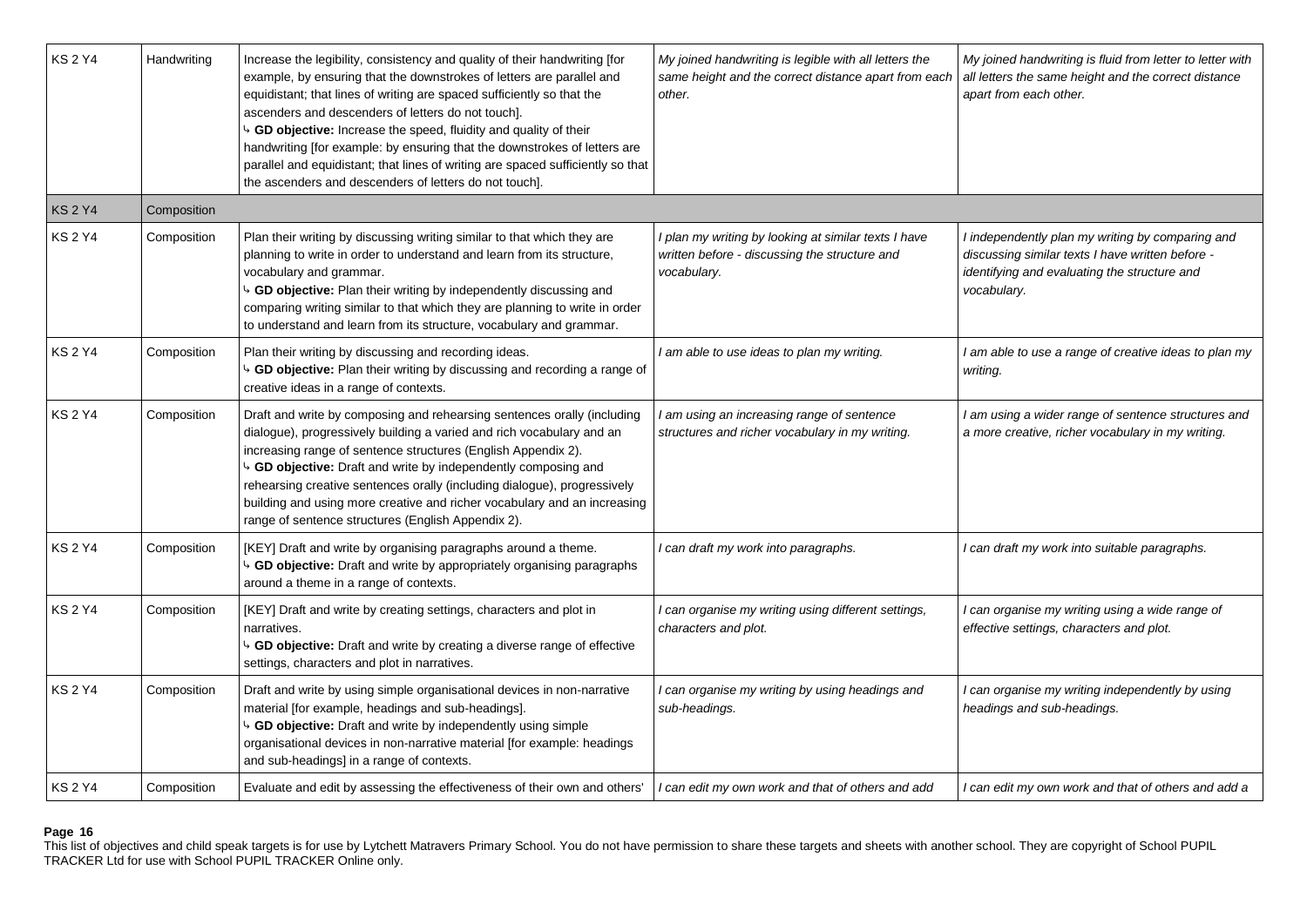|                |                                      | writing and suggesting improvements.<br>4 GD objective: Evaluate and edit by assessing the effectiveness of their<br>own and others' writing and suggesting a range of valid improvements.                                                                                                                                                                                                                      | improvements to the texts.                                                                                                                                   | range of valid improvements to the texts.                                                                                                      |
|----------------|--------------------------------------|-----------------------------------------------------------------------------------------------------------------------------------------------------------------------------------------------------------------------------------------------------------------------------------------------------------------------------------------------------------------------------------------------------------------|--------------------------------------------------------------------------------------------------------------------------------------------------------------|------------------------------------------------------------------------------------------------------------------------------------------------|
| <b>KS 2 Y4</b> | Composition                          | Evaluate and edit by proposing changes to grammar and vocabulary to<br>improve consistency, including the accurate use of pronouns in<br>sentences.<br>↓ GD objective: Evaluate and edit by proposing effective changes to<br>grammar and vocabulary to improve consistency, including the accurate<br>use of pronouns in sentences in a range of contexts.                                                     | I can edit written work to improve the use of<br>grammar.                                                                                                    | I can edit written work to effectively improve the use<br>of grammar.                                                                          |
| KS 2 Y4        | Composition                          | [KEY] Proof-read for spelling and punctuation errors.<br>$\sim$ GD objective: Accurately proof-read for all spelling and punctuation<br>errors in a range of contexts.                                                                                                                                                                                                                                          | When I finish a piece of work I will read it through to<br>correct spelling and punctuation errors if present.                                               | When I finish a piece of work I will read it through<br>thoroughly to correct all spelling and punctuation<br>errors if present.               |
| KS 2 Y4        | Composition                          | Read aloud their own writing, to a group or the whole class, using<br>appropriate intonation and controlling the tone and volume so that the<br>meaning is clear.<br>4 GD objective: Confidently read aloud their own writing, to a group or<br>the whole class, using a range of appropriate intonation and controlling<br>the tone and volume so that the meaning is clear and the audience is<br>engaged.    | I can read my writing out to an audience in an<br>interesting and clear manner.                                                                              | I can confidently read my writing out, engaging an<br>audience in an interesting and clear manner.                                             |
| KS 2 Y4        |                                      | <b>Vocabulary Grammar Punctuation</b>                                                                                                                                                                                                                                                                                                                                                                           |                                                                                                                                                              |                                                                                                                                                |
| KS 2 Y4        | Vocabulary<br>Grammar<br>Punctuation | Indicate grammatical and other features by using commas after fronted<br>adverbials.<br><sup>1</sup> GD objective: Indicate grammatical and other features by<br>independently using commas after fronted adverbials in a range of<br>contexts.                                                                                                                                                                 | I use commas after fronted adverbials - such as<br>'Later that day, I heard the bad news'.                                                                   | I use commas after fronted adverbials independently<br>such as 'Later that day, I heard the bad news'.                                         |
| <b>KS 2 Y4</b> | Vocabulary<br>Grammar<br>Punctuation | [KEY] Develop their understanding of the concepts set out in English<br>Appendix 2 by choosing nouns or pronouns appropriately for clarity and<br>cohesion and to avoid repetition.<br>GD objective: Develop their understanding of the concepts set out in<br>English Appendix 2 by creatively and independently choosing nouns or<br>pronouns appropriately for clarity and cohesion and to avoid repetition. | I am beginning to develop my understanding of<br>choosing nouns and pronouns appropriately to<br>enhance my writing.                                         | I am beginning to develop my understanding of<br>choosing nouns and pronouns appropriately and<br>independently to enhance my writing.         |
| KS 2 Y4        | Vocabulary<br>Grammar<br>Punctuation | [KEY] Develop their understanding of the concepts set out in English<br>Appendix 2 by using fronted adverbials.<br><sup>1</sup> GD objective: Develop and apply their understanding of the concepts<br>set out in English Appendix 2 by independently using fronted adverbials.                                                                                                                                 | I am beginning to use fronted adverbials (adverbs at<br>the beginning of a sentence) in my writing - for<br>example, 'Later that day, I heard the bad news'. | can use fronted adverbials (adverbs at the<br>beginning of a sentence) in my writing - for example:<br>'Later that day, I heard the bad news'. |
| KS 2 Y4        | Vocabulary<br>Grammar<br>Punctuation | [KEY] Use grammatical terminology for Year 4 understanding Standard<br>English forms for verb inflections instead of local spoken forms [for<br>example, we were instead of we was, or I did instead of I done].<br><sup>4</sup> GD objective: Use grammatical terminology for Year 4 understanding                                                                                                             | I know I should not write in the same way that I talk.                                                                                                       | I know I should not write in the same way that I talk<br>and I should write in Standard English when<br>necessary.                             |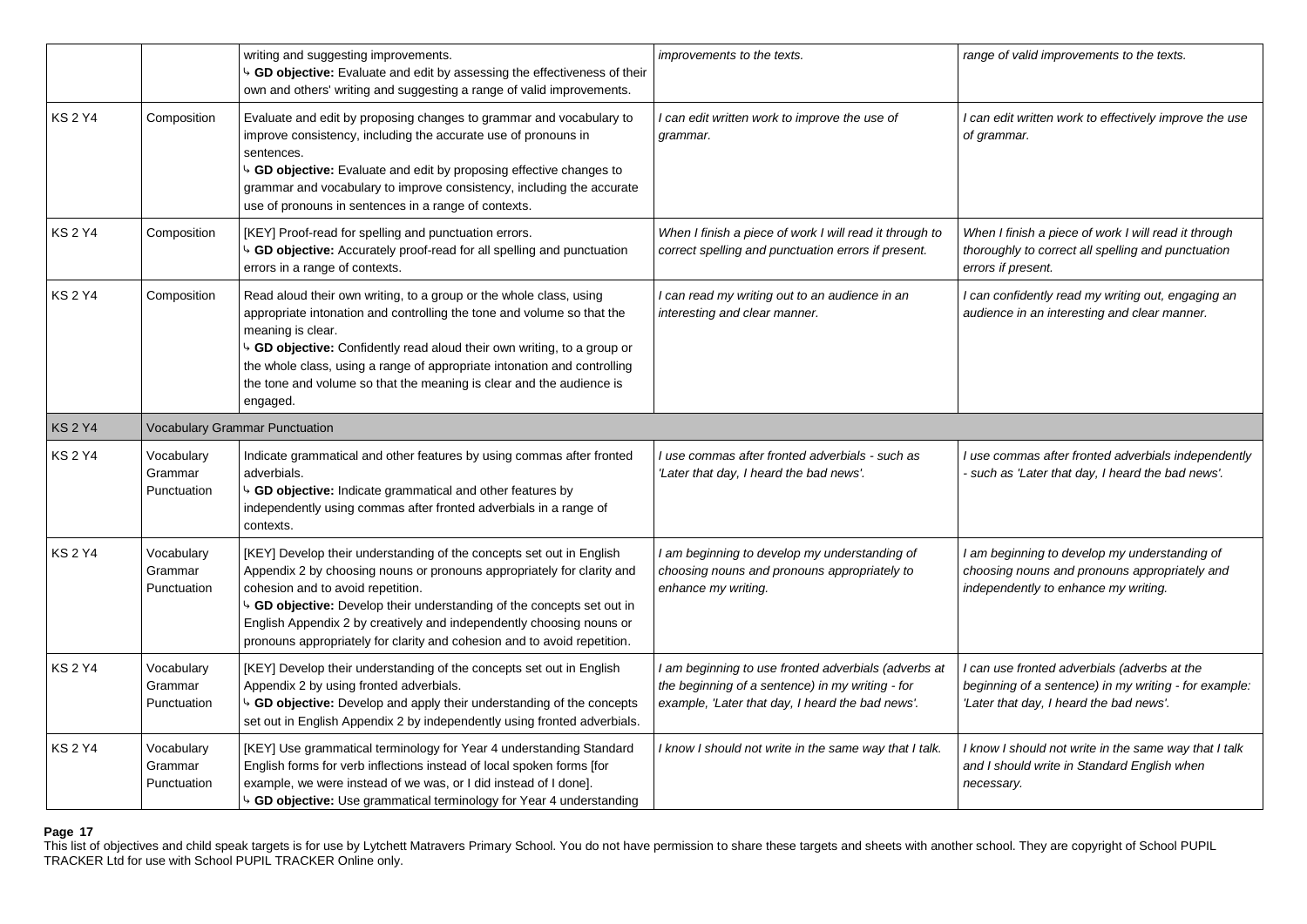|                |                                      | and applying Standard English forms for verb inflections instead of local<br>spoken forms [for example: we were instead of we was, or I did instead of<br>I done] correctly in their writing where appropriate.                                                                                                                                        |                                                                                                                                                     |                                                                                                                                                                   |
|----------------|--------------------------------------|--------------------------------------------------------------------------------------------------------------------------------------------------------------------------------------------------------------------------------------------------------------------------------------------------------------------------------------------------------|-----------------------------------------------------------------------------------------------------------------------------------------------------|-------------------------------------------------------------------------------------------------------------------------------------------------------------------|
| <b>KS 2 Y4</b> | Vocabulary<br>Grammar<br>Punctuation | Indicate grammatical and other features by indicating possession by<br>using the possessive apostrophe with plural nouns.<br>↓ GD objective: Indicate grammatical and other features by accurately<br>indicating possession by applying the possessive apostrophe with plural<br>nouns in a range of contexts.                                         | I can show I know how to correctly use the<br>possessive apostrophe with plural nouns in my<br>writing.                                             | I always show I know how to correctly apply the<br>possessive apostrophe with plural nouns in my<br>writing.                                                      |
| <b>KS 2 Y4</b> | Vocabulary<br>Grammar<br>Punctuation | [KEY] Indicate grammatical and other features by using and punctuating<br>direct speech.<br>GD objective: Indicate grammatical and other features by using and<br>accurately punctuating direct speech.                                                                                                                                                | I can punctuate speech in a text.                                                                                                                   | I can punctuate speech in a text accurately.                                                                                                                      |
| <b>KS2Y4</b>   | Vocabulary<br>Grammar<br>Punctuation | Use and understand the grammatical terminology in Year 4 grammar<br>accurately and appropriately when discussing their writing and reading.<br>GD objective: Use, understand and apply the grammatical terminology<br>in Year 4 grammar accurately and appropriately when discussing their<br>writing and reading independently.                       | I can talk about my work using the learning from my<br>Year 4 grammar list.                                                                         | can talk about my work using the learning from my<br>Year 4 grammar list independently.                                                                           |
| <b>KS 2 Y4</b> | Vocabulary<br>Grammar<br>Punctuation | Develop their understanding of the concepts set out in English Appendix<br>2 by using expanded noun phrases to convey complicated information<br>concisely.<br>GD objective: Develop their understanding of the concepts set out in<br>English Appendix 2 by independently using expanded noun phrases to<br>convey complicated information concisely. | describe nouns in careful detail when I need to write<br>about a complex object. For example, I use 'a<br>dripping, shaggy dog' instead of 'a dog'. | independently describe nouns in careful detail when<br>I need to write about a complex object. For example:<br>l use 'a dripping, shaggy dog' instead of 'a dog'. |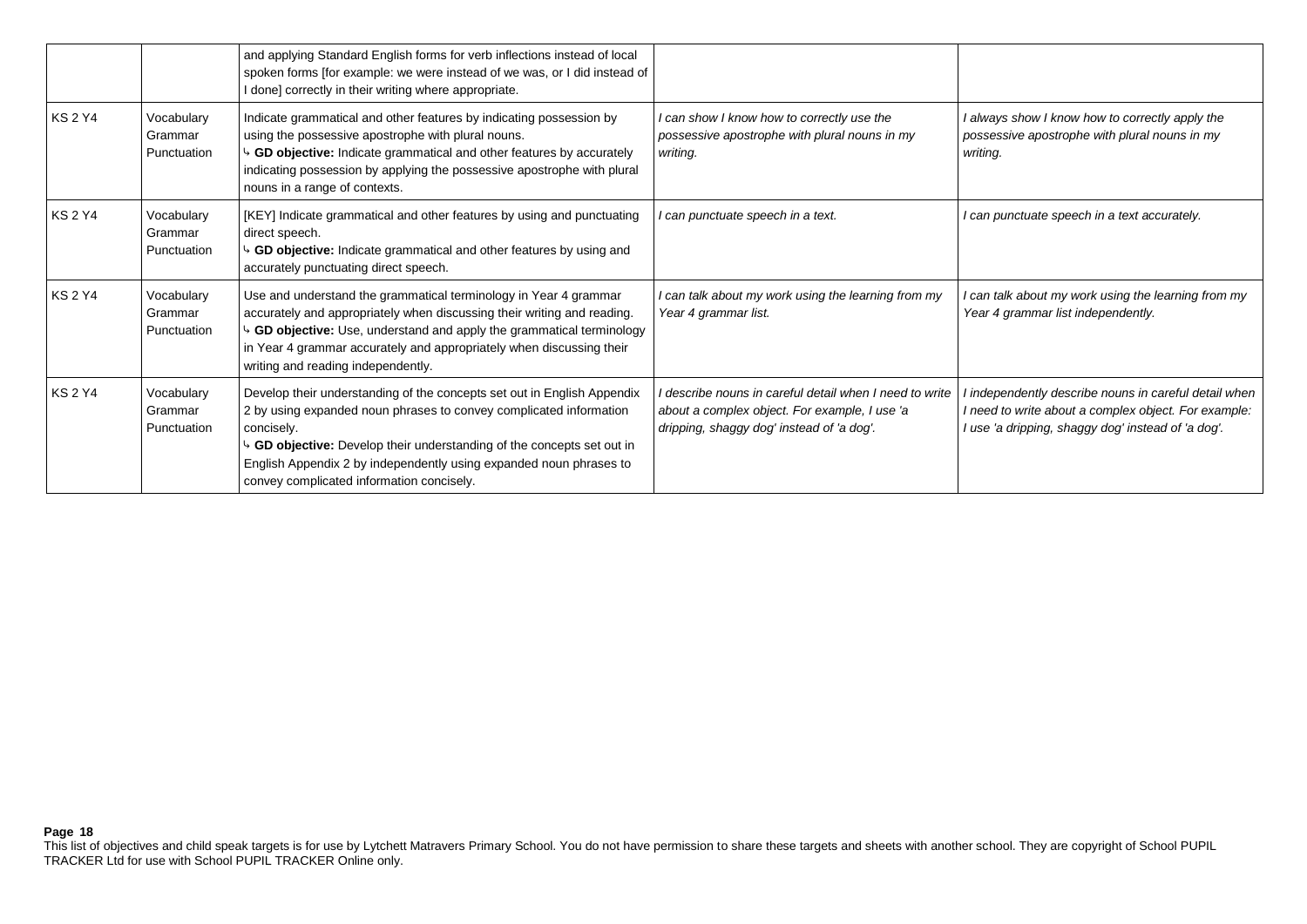## WRITING Key Stage 2 Year 5

| <b>Key Stage</b> | <b>Strand</b> | Objective                                                                                                                                                                                                                                                                                                                                                                                                                                               | <b>Child Speak Target</b>                                                                                                              | <b>Greater Depth Target</b>                                                                                                                                                            |
|------------------|---------------|---------------------------------------------------------------------------------------------------------------------------------------------------------------------------------------------------------------------------------------------------------------------------------------------------------------------------------------------------------------------------------------------------------------------------------------------------------|----------------------------------------------------------------------------------------------------------------------------------------|----------------------------------------------------------------------------------------------------------------------------------------------------------------------------------------|
| <b>KS 2 Y5</b>   | Transcription |                                                                                                                                                                                                                                                                                                                                                                                                                                                         |                                                                                                                                        |                                                                                                                                                                                        |
| <b>KS 2 Y5</b>   | Transcription | Use some prefixes and suffixes and understand the guidance for adding<br>them.<br><sup>1</sup> GD objective: Use some prefixes and suffixes, understand the<br>guidance for adding them and use them correctly in their writing.                                                                                                                                                                                                                        | I add some prefixes and suffixes.                                                                                                      | I add some prefixes and suffixes to create other<br>words and use them in my writing.                                                                                                  |
| <b>KS 2 Y5</b>   | Transcription | Beginning to spell some words with 'silent' letters [for example, knight,<br>psalm, solemn].<br><sup>1</sup> GD objective: Beginning to spell some words with 'silent' letters [for<br>example: knight, psalm, solemn] and use them in context in their work.                                                                                                                                                                                           | I can spell some words that include silent letters.                                                                                    | I can spell some words that include silent letters and<br>use them in context in my work.                                                                                              |
| KS 2 Y5          | Transcription | Beginning to distinguish between homophones and other words which<br>are often confused.<br>4 GD objective: Beginning to distinguish between homophones and<br>other words which are often confused, including them in their writing<br>independently.                                                                                                                                                                                                  | I know some words sound the same but are spelled<br>differently.                                                                       | I know some words sound the same but are spelled<br>differently and include them in my writing<br>independently.                                                                       |
| <b>KS 2 Y5</b>   | Transcription | Beginning to use knowledge of morphology and etymology in spelling and<br>understand that the spelling of some words needs to be learnt<br>specifically, as listed in English Appendix 1.<br><sup>4</sup> GD objective: Beginning to use knowledge of morphology and<br>etymology in spelling and understand that the spelling of a range of<br>words needs to be learnt specifically, as listed in English Appendix 1,<br>using them in their writing. | I use the words and word parts that I know to help me<br>spell new words but I also know some words need to<br>be learnt individually. | I more confidently use the words and word parts that<br>I know to help me spell new words but I also know<br>some words need to be learnt individually and use<br>these in my writing. |
| KS 2 Y5          | Transcription | Beginning to use dictionaries to check the spelling and meaning of words.<br><sup>4</sup> GD objective: Beginning to use dictionaries to check the spelling and<br>meaning of words independently.                                                                                                                                                                                                                                                      | I am beginning to use a dictionary to check how<br>words are spelled and what words mean.                                              | I am beginning to use a dictionary to check how<br>words are spelled and what words mean<br>independently.                                                                             |
| <b>KS 2 Y5</b>   | Transcription | Use the first three letters of a word to check spelling, meaning or both of<br>these in a dictionary.<br><sup>4</sup> GD objective: Use the first three letters of a word to check spelling,<br>meaning or both of these in a dictionary accurately.                                                                                                                                                                                                    | I use the first three letters of a word to quickly find it<br>in a dictionary.                                                         | I use the first three letters of a word to quickly find it<br>in a dictionary accurately.                                                                                              |
| <b>KS 2 Y5</b>   | Transcription | Beginning to use a thesaurus.<br><sup>1</sup> GD objective: Beginning to use a thesaurus to find the most effective<br>synonym.                                                                                                                                                                                                                                                                                                                         | I am beginning to use a thesaurus to improve my<br>vocabulary use, finding a wider set of different words<br>in my text.               | I am beginning to use a thesaurus to improve my<br>vocabulary use, finding the most appropriate words in<br>my text.                                                                   |
| <b>KS 2 Y5</b>   | Handwriting   |                                                                                                                                                                                                                                                                                                                                                                                                                                                         |                                                                                                                                        |                                                                                                                                                                                        |
| <b>KS 2 Y5</b>   | Handwriting   | Write legibly, fluently and with increasing speed by beginning to choose                                                                                                                                                                                                                                                                                                                                                                                | I make sure others can read my handwriting.                                                                                            | I make sure others can read my handwriting with                                                                                                                                        |

## **Page 19**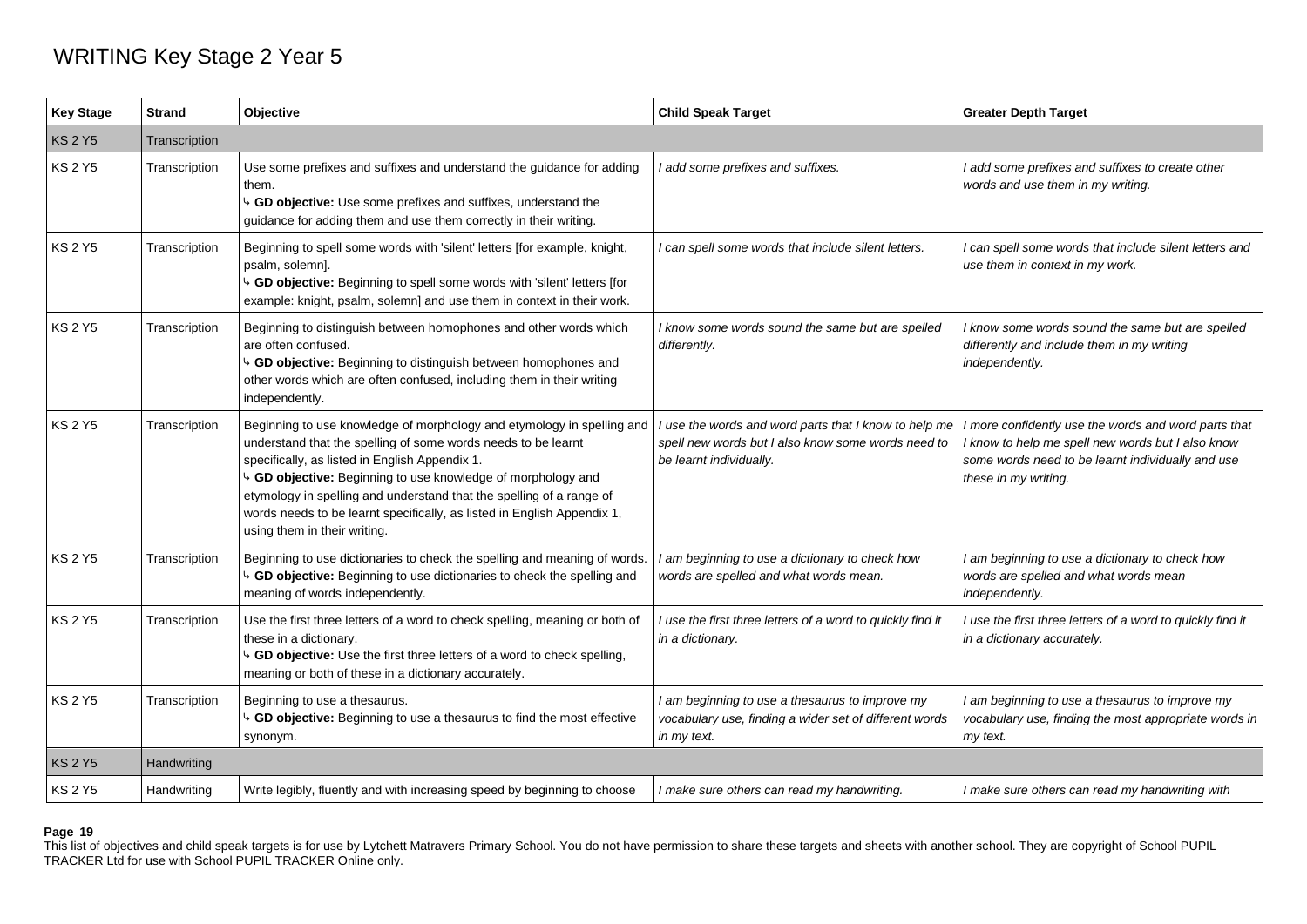|                |             | which shape of a letter to use when given choices and deciding whether<br>or not to join specific letters.<br>GD objective: Write legibly, fluently and with increasing speed by<br>beginning to choose which shape of a letter to use when given choices<br>and deciding whether or not to join specific letters across sustained<br>pieces of writing.                                                                           |                                                                                                                                     | ease, across sustained pieces of writing.                                                                                                        |
|----------------|-------------|------------------------------------------------------------------------------------------------------------------------------------------------------------------------------------------------------------------------------------------------------------------------------------------------------------------------------------------------------------------------------------------------------------------------------------|-------------------------------------------------------------------------------------------------------------------------------------|--------------------------------------------------------------------------------------------------------------------------------------------------|
| <b>KS 2 Y5</b> | Handwriting | Write legibly, fluently and with increasing speed by beginning to choose<br>the writing implement that is best suited for a task.<br>4 GD objective: Write legibly, fluently and with increasing speed by<br>beginning to choose the writing implement that is best suited for a task,<br>explaining their choices.                                                                                                                | I often choose the writing tool that is best suited for a<br>task.                                                                  | can explain why I choose the writing tool that is best<br>suited for a task.                                                                     |
| <b>KS 2 Y5</b> | Composition |                                                                                                                                                                                                                                                                                                                                                                                                                                    |                                                                                                                                     |                                                                                                                                                  |
| <b>KS 2 Y5</b> | Composition | [KEY] Plan their writing by beginning to identify the audience for and<br>purpose of the writing, often selecting the appropriate form and using<br>other similar writing as models for their own.<br><sup>1</sup> GD objective: Plan their writing by beginning to identify the audience<br>for and purpose of the writing, more often selecting the appropriate form<br>and using other similar writing as models for their own. | I am beginning to plan the structure of my writing by<br>thinking about the audience for my text and the<br>purpose of the writing. | I am beginning to plan the structure of my writing by<br>thinking more clearly about the audience for my text<br>and the purpose of the writing. |
| <b>KS 2 Y5</b> | Composition | Plan their writing by beginning to note and develop initial ideas, drawing<br>on reading and research where necessary.<br>4 GD objective: Plan their writing by beginning to independently note<br>and creatively develop initial ideas, drawing on reading and research<br>where necessary.                                                                                                                                       | I plan my writing by making notes and then develop<br>my initial ideas.                                                             | I plan my writing by making notes independently and<br>then creatively develop my initial ideas.                                                 |
| <b>KS 2 Y5</b> | Composition | Plan their writing by beginning to consider how authors have developed<br>characters and settings.<br><sup>4</sup> GD objective: Plan their writing by beginning to analysing how authors<br>have developed characters and settings creatively.                                                                                                                                                                                    | I plan my writing by using ideas from how other<br>authors have developed their characters and<br>settings.                         | I plan my writing by using the most effective ideas<br>from how other authors have developed their<br>characters and settings creatively.        |
| <b>KS 2 Y5</b> | Composition | Draft and write by beginning to select appropriate grammar and<br>vocabulary, understanding how such choices can change and enhance<br>meaning.<br><sup>4</sup> GD objective: Draft and write by beginning to select the most effective<br>grammar and vocabulary, understanding how such choices can change<br>and enhance meaning, justifying their choices.                                                                     | I draft and write by selecting grammar and<br>vocabulary to enhance my work.                                                        | I draft and write by selecting the most effective<br>grammar and vocabulary to enhance my work,<br>justifying my choices.                        |
| <b>KS 2 Y5</b> | Composition | [KEY] Draft and write by beginning to describe settings, characters and<br>atmosphere and integrating dialogue to convey character and advance<br>the action in narratives.<br>GD objective: Draft and write by beginning to describe settings,<br>characters and atmosphere and integrating dialogue to convey character<br>and advance the action in narratives creatively.                                                      | I review my work to add description to develop<br>settings and characters.                                                          | I review my work to add creative description to<br>develop settings and characters.                                                              |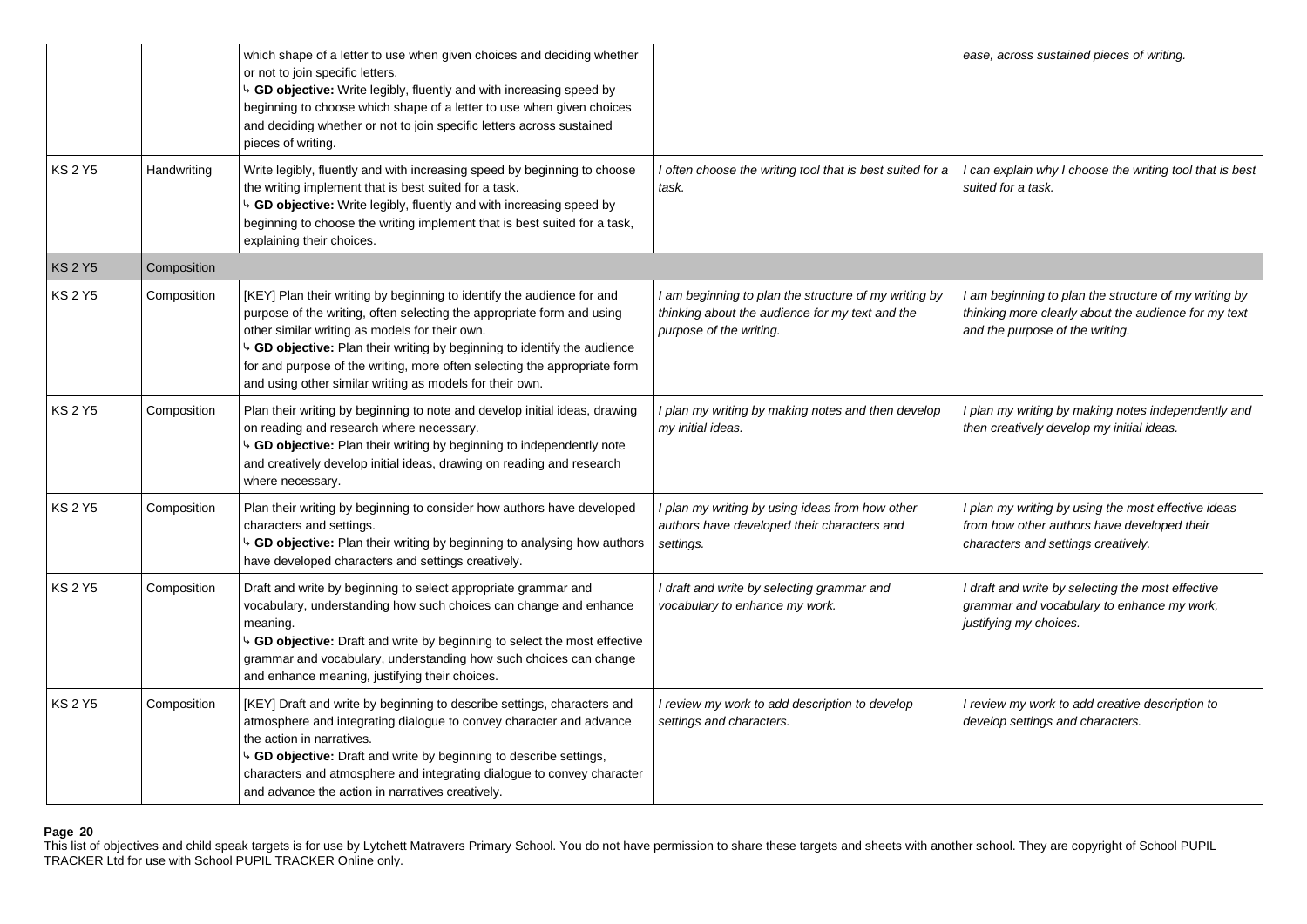| KS 2 Y5        | Composition | Draft and write by beginning to precis longer passages.<br>GD objective: Independently draft and write by beginning to precis<br>longer passages without losing the meaning of the text.                                                                                                                                                                                                                                                                                                                   | I can precis a passage to create a sentence with the<br>same meaning.                                                        | I can precis a passage independently without losing<br>the meaning of the text.                           |
|----------------|-------------|------------------------------------------------------------------------------------------------------------------------------------------------------------------------------------------------------------------------------------------------------------------------------------------------------------------------------------------------------------------------------------------------------------------------------------------------------------------------------------------------------------|------------------------------------------------------------------------------------------------------------------------------|-----------------------------------------------------------------------------------------------------------|
| <b>KS 2 Y5</b> | Composition | Draft and write by beginning to use a range of devices to build cohesion<br>within and across paragraphs.<br>4 GD objective: Draft and write by beginning to more independently use<br>a range of devices to build cohesion within and across paragraphs.                                                                                                                                                                                                                                                  | I am beginning to use details across my texts to help<br>link paragraphs together into a full text.                          | can use details across my texts to help link<br>paragraphs together into a full text more confidently.    |
| <b>KS2Y5</b>   | Composition | [KEY] Draft and write by beginning to use some organisational and<br>presentational devices to structure text and to guide the reader [for<br>example, headings, and bullet points].<br><sup>4</sup> GD objective: Draft and write by beginning to use some organisational<br>and presentational devices with greater independence to structure text<br>and to guide the reader [for example: headings, and bullet points]<br>independently.                                                               | I use headings and bullet points to structure my<br>writing.                                                                 | I use headings and bullet points to structure my<br>writing independently.                                |
| <b>KS 2 Y5</b> | Composition | Evaluate and edit by beginning to assess the effectiveness of their own<br>and others' writing.<br><sup>1</sup> GD objective: Evaluate and edit by beginning to assess and explain<br>the effectiveness of their own and others' writing.                                                                                                                                                                                                                                                                  | I beginning to evaluate and edit my work to think<br>about whether it can be improved based on what I<br>have read.          | l evaluate and edit my work to think about whether it<br>can be improved based on what I have read.       |
| KS 2 Y5        | Composition | Evaluate and edit by beginning to propose changes to vocabulary,<br>grammar and punctuation to enhance writing.<br><sup>1</sup> GD objective: Evaluate and edit by beginning to propose effective<br>changes to vocabulary, grammar and punctuation to enhance writing.                                                                                                                                                                                                                                    | I edit my texts to improve their content.                                                                                    | I edit my texts to improve their content effectively.                                                     |
| <b>KS 2 Y5</b> | Composition | [KEY] Evaluate and edit by beginning to use the correct tense throughout<br>a piece of writing.<br><sup>4</sup> GD objective: Evaluate and edit by beginning to use the correct tense<br>throughout sustained pieces of writing in different styles.                                                                                                                                                                                                                                                       | I use the correct tense throughout a piece of writing.                                                                       | I independently use the correct tense throughout<br>sustained piece of writing in different styles.       |
| <b>KS 2 Y5</b> | Composition | Evaluate and edit by beginning to ensure the correct subject and verb<br>agreement when using singular and plural, distinguishing between the<br>language of speech and writing and choosing the appropriate register.<br><sup>4</sup> GD objective: Evaluate and edit by beginning to ensure the more<br>independent use of the correct subject and verb agreement when using<br>singular and plural, distinguishing between the language of speech and<br>writing and choosing the appropriate register. | I am beginning to use singular and plural words<br>accurately and I know my writing should not be the<br>language of speech. | I use singular and plural words accurately and I know<br>my writing should not be the language of speech. |
| <b>KS 2 Y5</b> | Composition | [KEY] Beginning to proof-read for spelling and punctuation errors.<br><sup>4</sup> GD objective: Beginning to proof-read for spelling and punctuation<br>errors independently.                                                                                                                                                                                                                                                                                                                             | I can read through my work to correct some spelling<br>and punctuation mistakes.                                             | can read through my work to correct some spelling<br>and punctuation mistakes independently.              |
| <b>KS 2 Y5</b> | Composition | Perform their own compositions, beginning to use appropriate intonation,<br>volume so that meaning is clear.                                                                                                                                                                                                                                                                                                                                                                                               | I read aloud my own work so the meaning is clear to<br>the listeners.                                                        | confidently read aloud my own work to a range of<br>different audiences so the meaning is clear to the    |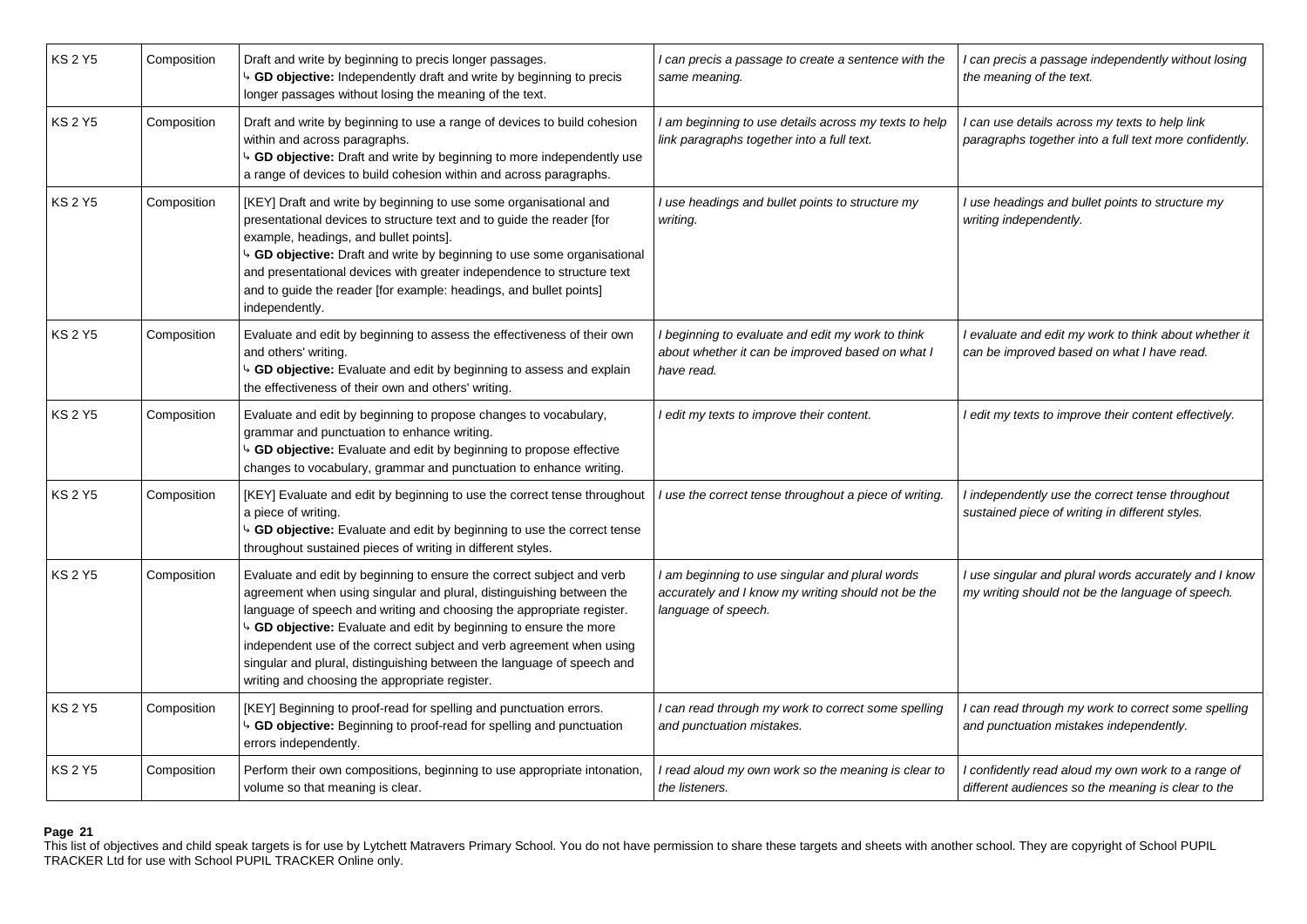|                |                                      | 4 GD objective: Confidently perform their own compositions, beginning<br>to use appropriate intonation, volume so that meaning is clear.                                                                                                                                                                                                                                                                                                                                |                                                                                                                                        | listeners.                                                                                                                                                          |
|----------------|--------------------------------------|-------------------------------------------------------------------------------------------------------------------------------------------------------------------------------------------------------------------------------------------------------------------------------------------------------------------------------------------------------------------------------------------------------------------------------------------------------------------------|----------------------------------------------------------------------------------------------------------------------------------------|---------------------------------------------------------------------------------------------------------------------------------------------------------------------|
| <b>KS 2 Y5</b> |                                      | Vocabulary Grammar Punctuation                                                                                                                                                                                                                                                                                                                                                                                                                                          |                                                                                                                                        |                                                                                                                                                                     |
| <b>KS 2 Y5</b> | Vocabulary<br>Grammar<br>Punctuation | [KEY] Develop their understanding of the concepts set out in English<br>Appendix 2 by using modal verbs or adverbs to indicate degrees of<br>possibility.<br>4 GD objective: Deepen their understanding of the concepts set out in<br>English Appendix 2 by using modal verbs or adverbs to indicate degrees<br>of possibility in a range of contexts.                                                                                                                  | I use modal verbs (such as can/could, may/might,<br>must, will/would, and shall/should) to explain how<br>something might be possible. | I confidently use and apply modal verbs (such as<br>can, could, may, might, must, will, would, and<br>shall, should) to explain how something might be<br>possible. |
| <b>KS 2 Y5</b> | Vocabulary<br>Grammar<br>Punctuation | Indicate grammatical and other features by using brackets, dashes or<br>commas to indicate parenthesis.<br>4 GD objective: Indicate grammatical and other features by always using<br>brackets, dashes or commas to indicate parenthesis when required.                                                                                                                                                                                                                 | I use brackets, dashes or commas to create an<br>explanation section in a sentence.                                                    | I always use brackets, dashes or commas when<br>required to create an explanation section in a<br>sentence.                                                         |
| <b>KS 2 Y5</b> | Vocabulary<br>Grammar<br>Punctuation | Use and understand the grammatical terminology in English Appendix 2<br>Year 5 accurately and appropriately in discussing their writing and<br>reading.<br>b GD objective: Independently use and understand the full range<br>grammatical terminology in English Appendix 2 Year 5 accurately,<br>confidently and appropriately in discussing their writing and reading.                                                                                                | can talk about my work using the learning from my<br>Year 5 grammar list.                                                              | I can talk confidently about my work using all of the<br>learning from my Year 5 grammar list independently.                                                        |
| <b>KS 2 Y5</b> | Vocabulary<br>Grammar<br>Punctuation | Develop their understanding of the concepts set out in English Appendix<br>2 by using relative clauses beginning with who, which, where, when,<br>whose, that or with an implied (i.e. omitted) relative pronoun.<br>4 GD objective: Develop their understanding of the concepts set out in<br>English Appendix 2 by independently using relative clauses beginning<br>with who, which, where, when, whose, that or with an implied (i.e.<br>omitted) relative pronoun. | begin sentence clauses with who, which, where,<br>when, whose, that or with.                                                           | begin sentence clauses with who, which, where,<br>when, whose, that or with independently.                                                                          |
| KS 2 Y5        | Vocabulary<br>Grammar<br>Punctuation | [KEY] Use grammatical terminology for Year 5 converting nouns or<br>adjectives into verbs using suffixes [for example, -ate; -ise; -ify]<br>4 GD objective: Use and apply grammatical terminology for Year 5<br>converting nouns or adjectives into verbs confidently using a wider range<br>of suffixes [for example: -ate; -ise; -ify]                                                                                                                                | I can convert nouns or adjectives into verbs using<br>suffixes [for example, -ate; -ise; -ify].                                        | I can confidently convert nouns or adjectives into<br>verbs using a wider range of suffixes [for example<br>-ate; ise; ify].                                        |
| KS 2 Y5        | Vocabulary<br>Grammar<br>Punctuation | Use grammatical terminology for Year 5 understanding verb prefixes [for<br>example, dis-, de-, mis-, over- and re-].<br>4 GD objective: Use and apply grammatical terminology for Year 5<br>understanding and confidently applying verb prefixes [for example: dis-,<br>de-, mis-, over, and re-].                                                                                                                                                                      | I understand a range of verb prefixes (such as dis-,<br>de-, mis-, over- and re-).                                                     | I understand and can confidently apply range of verb<br>prefixes (such as dis-, de-, mis-, over- and re-).                                                          |
| KS 2 Y5        | Vocabulary<br>Grammar                | [KEY] Use grammatical terminology for Year 5 understanding devices to<br>build cohesion within a paragraph [for example, then, after that, this,<br>firstly].                                                                                                                                                                                                                                                                                                           | I can make the structure in my paragraph more<br>interesting by using word structures such as then,                                    | I can make the structure of my paragraphs more<br>cohesive by using a wider range of conjunctions                                                                   |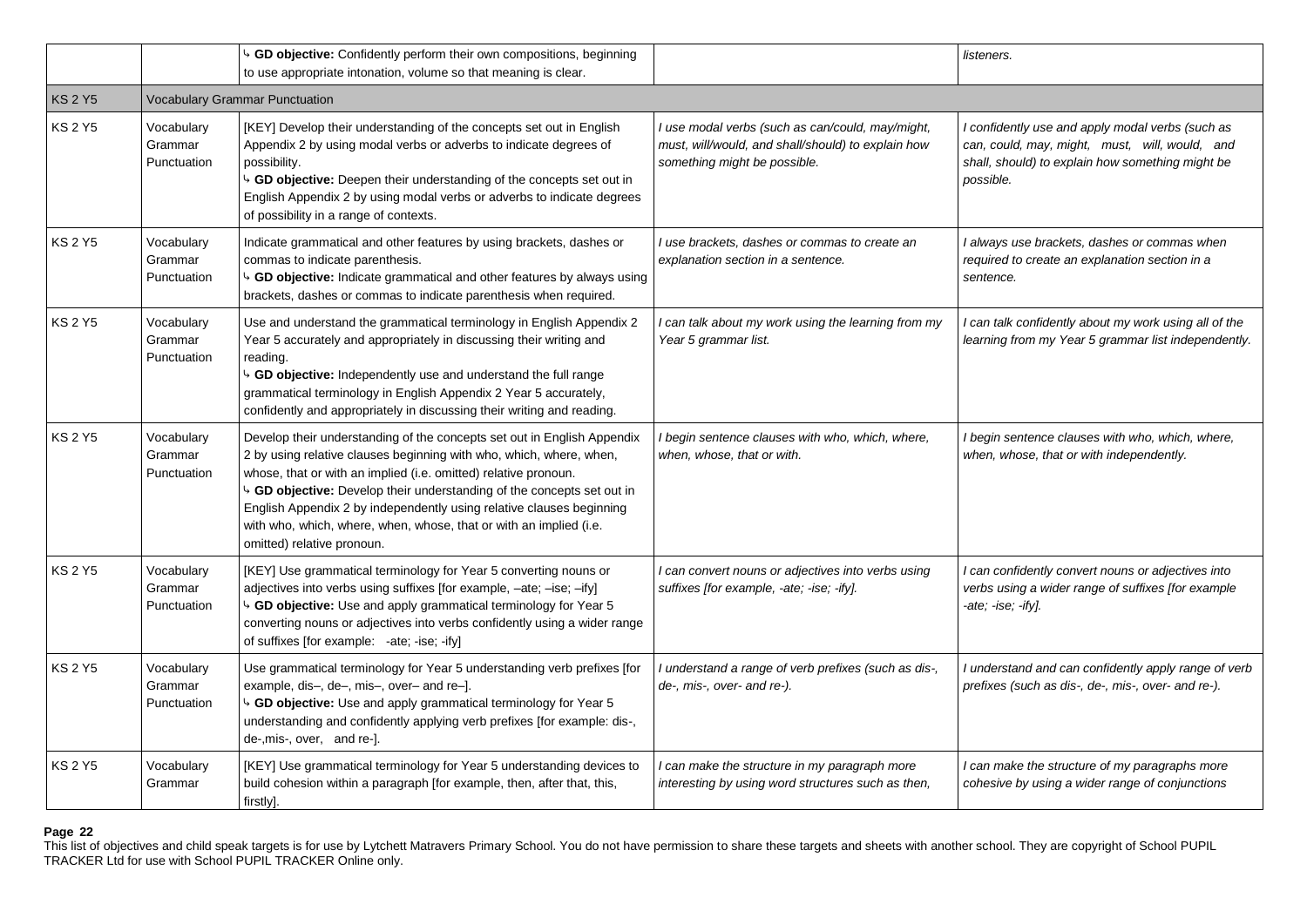|         | Punctuation                          | GD objective: Use and apply grammatical terminology for Year 5<br>understanding devices to build cohesion within paragraphs<br>independently.                                                                                                                                                                                                                                                                                                                                                                                                                                                               | after that, this, firstly.                                                                                                                                                                                                                                                   | independently.                                                                                                                                                      |
|---------|--------------------------------------|-------------------------------------------------------------------------------------------------------------------------------------------------------------------------------------------------------------------------------------------------------------------------------------------------------------------------------------------------------------------------------------------------------------------------------------------------------------------------------------------------------------------------------------------------------------------------------------------------------------|------------------------------------------------------------------------------------------------------------------------------------------------------------------------------------------------------------------------------------------------------------------------------|---------------------------------------------------------------------------------------------------------------------------------------------------------------------|
| KS 2 Y5 | Vocabulary<br>Grammar<br>Punctuation | Use grammatical terminology for Year 5 understanding linking ideas<br>across paragraphs using adverbials of time [for example, later], place [for<br>example, nearby] and number [for example, secondly] or tense choices<br>[for example, he had seen her before].<br>$\frac{1}{2}$ GD objective: Use and apply grammatical terminology for Year 5<br>understanding linking ideas across paragraphs, confidently using a range<br>of adverbials of time [for example: later], place [for example: nearby] and<br>number [for example: secondly] or tense choices [for example: he had<br>seen her before]. | I know there are a range of ways of linking across<br>paragraphs - using time [for example, later], place [for<br>example, nearby] and number [for example,<br>secondly] or tense choices [for example, he had seen   [for example: he had seen her before].<br>her before]. | I confidently link ideas across paragraphs - using<br>time [for example: later], place [for example: nearby]<br>and number [for example: secondly] or tense choices |
| KS 2 Y5 | Vocabulary<br>Grammar<br>Punctuation | [KEY] Indicate grammatical and other features by using commas to clarify<br>meaning or avoid ambiguity in writing.<br>$\sim$ GD objective: Indicate grammatical and other features by<br>independently using commas to clarify meaning or avoid ambiguity in<br>writing.                                                                                                                                                                                                                                                                                                                                    | I use commas to structure my sentences and clarify<br>the meaning of a text.                                                                                                                                                                                                 | use commas independently to structure my<br>sentences and clarify the meaning of a text.                                                                            |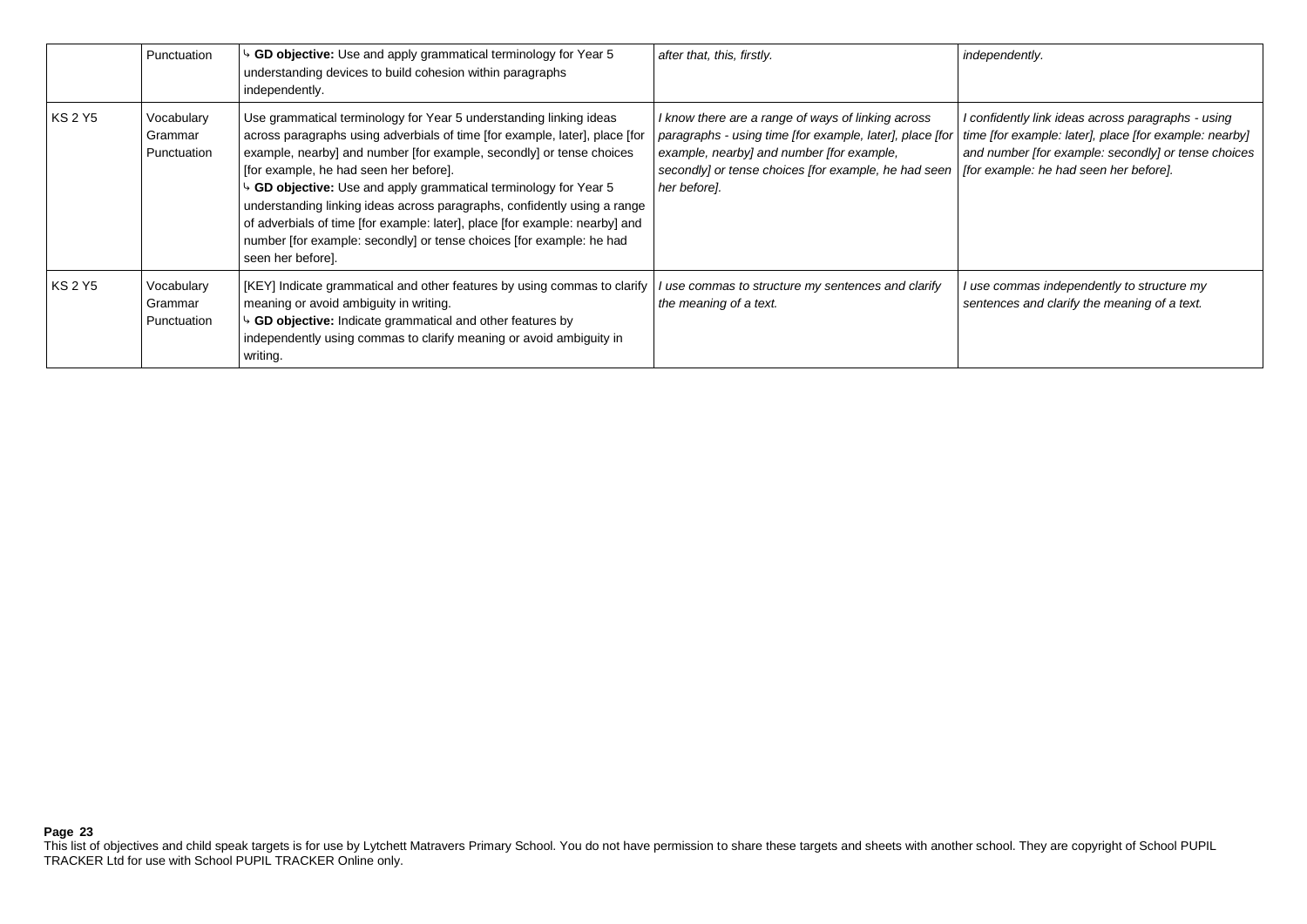## WRITING Key Stage 2 Year 6

| <b>Key Stage</b> | <b>Strand</b> | <b>Objective</b>                                                                                                                                                                                                                                                                                                                                                                                    | <b>Child Speak Target</b>                                                                                                                                                           | <b>Greater Depth Target</b>                                                                                                                                                                           |
|------------------|---------------|-----------------------------------------------------------------------------------------------------------------------------------------------------------------------------------------------------------------------------------------------------------------------------------------------------------------------------------------------------------------------------------------------------|-------------------------------------------------------------------------------------------------------------------------------------------------------------------------------------|-------------------------------------------------------------------------------------------------------------------------------------------------------------------------------------------------------|
| <b>KS2Y6</b>     | Transcription |                                                                                                                                                                                                                                                                                                                                                                                                     |                                                                                                                                                                                     |                                                                                                                                                                                                       |
| <b>KS 2 Y6</b>   | Transcription | [EXS] Use further prefixes and suffixes and understand the guidance for<br>adding them.<br>GD objective: Correctly apply in a range of contexts more prefixes<br>and suffixes and understand the guidance for adding them.                                                                                                                                                                          | I add prefixes and suffixes using the rules we have<br>worked on in class.                                                                                                          | use and apply prefixes and suffixes using the rules<br>we have worked on in class.                                                                                                                    |
| <b>KS 2 Y6</b>   | Transcription | [EXS] Spell some words with 'silent' letters [for example, knight, psalm,<br>solemn].<br>4 GD objective: Independently spell more words with 'silent' letters [for<br>example: knight, psalm, solemn].                                                                                                                                                                                              | I can spell some words that include silent letters,<br>such as knight, psalm and solemn.                                                                                            | can spell more words that include silent letters<br>independently, such as knight, psalm and solemn.                                                                                                  |
| KS 2 Y6          | Transcription | [EXS] Continue to distinguish between homophones and other words<br>which are often confused.<br><sup>1</sup> GD objective: Confidently distinguishes between a range of<br>homophones and other words which are often confused.                                                                                                                                                                    | I know some words that sound the same but are<br>spelled differently and can point out the different uses<br>of these different words (such as 'eye' and 'I' or 'bee'<br>and 'be'). | I know a range of words that sound the same but are<br>spelled differently and can confidently point out the<br>different uses of these different words (such as 'eye'<br>and 'I' or 'bee' and 'be'). |
| KS 2 Y6          | Transcription | Use knowledge of morphology and etymology in spelling and understand<br>that the spelling of some words needs to be learnt specifically, as listed in<br>English Appendix 1.<br><sup>4</sup> GD objective: Use knowledge of morphology and etymology in spelling<br>and understand that the spelling of a wider range of words needs to be<br>learnt specifically, as listed in English Appendix 1. | I use the words and word parts that I know to help me<br>spell new words but I also know some words are<br>unique and need to be learnt individually.                               | I confidently apply the words and word parts that I<br>know to help me spell new words but I also know<br>some words are unique and need to be learnt<br>individually.                                |
| KS 2 Y6          | Transcription | [KEY] Use dictionaries to check the spelling and meaning of words.<br><sup>1</sup> GD objective: Use dictionaries accurately and independently to check<br>the spelling and meaning of words.                                                                                                                                                                                                       | I use a dictionary to check how words are spelled and<br>what words mean.                                                                                                           | I use a dictionary accurately to check how words are<br>spelled and what words mean.                                                                                                                  |
| <b>KS 2 Y6</b>   | Transcription | Use the first three or four letters of a word to check spelling, meaning or<br>both of these in a dictionary.<br>GD objective: Use the first four letters of a word to check spelling,<br>meaning or both of these in a dictionary independently                                                                                                                                                    | I use the first three or four letters of a word to quickly<br>find it in a dictionary.                                                                                              | I use the first four letters of a word to quickly find it in<br>a dictionary independently                                                                                                            |
| KS 2 Y6          | Transcription | Use a thesaurus.<br>GD objective: Confidently use a thesaurus in a range of contexts.                                                                                                                                                                                                                                                                                                               | I use a thesaurus to improve my vocabulary use,<br>using a wider set of different words in my text.                                                                                 | I use a thesaurus to confidently improve my<br>vocabulary use, using a wider set of different words<br>in my text.                                                                                    |
| <b>KS 2 Y6</b>   | Handwriting   |                                                                                                                                                                                                                                                                                                                                                                                                     |                                                                                                                                                                                     |                                                                                                                                                                                                       |
| <b>KS 2 Y6</b>   | Handwriting   | [EXS] Write legibly, fluently and with increasing speed by choosing which<br>shape of a letter to use when given choices and deciding whether or not<br>to join specific letters.                                                                                                                                                                                                                   | I make sure others can read my handwriting and<br>decide whether or not to join specific letters.                                                                                   | I make sure others can read my handwriting and<br>confidently decide whether or not to join specific<br>letters.                                                                                      |

## **Page 24**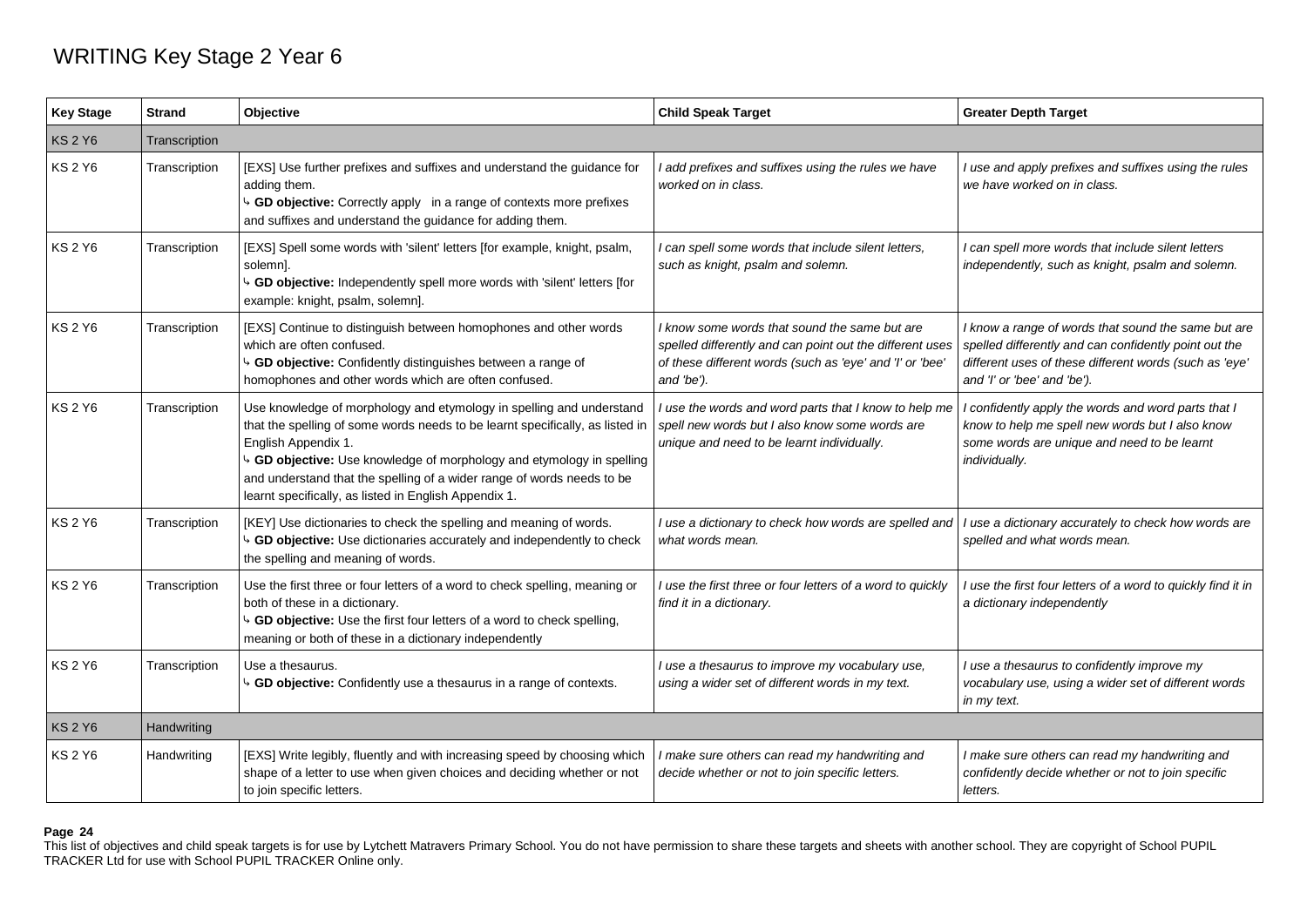|                |             | 4 GD objective: Write legibly, fluently and with speed by confidently<br>choosing which shape of a letter to use when given choices and deciding<br>whether or not to join specific letters.                                                                                                                                                                                                                                 |                                                                                                                                         |                                                                                                                                                            |
|----------------|-------------|------------------------------------------------------------------------------------------------------------------------------------------------------------------------------------------------------------------------------------------------------------------------------------------------------------------------------------------------------------------------------------------------------------------------------|-----------------------------------------------------------------------------------------------------------------------------------------|------------------------------------------------------------------------------------------------------------------------------------------------------------|
| KS 2 Y6        | Handwriting | Write legibly, fluently and with increasing speed by choosing the writing<br>implement that is best suited for a task.<br>↓ GD objective: Write legibly, fluently and with speed by consistently<br>choosing the writing implement that is best suited for a task.                                                                                                                                                           | I choose the writing tool that is best suited for a task.                                                                               | I consistently choose the writing tool that is best<br>suited for a task.                                                                                  |
| <b>KS 2 Y6</b> | Composition |                                                                                                                                                                                                                                                                                                                                                                                                                              |                                                                                                                                         |                                                                                                                                                            |
| <b>KS 2 Y6</b> | Composition | [EXS] [KEY] Plan their writing by identifying the audience for and purpose<br>of the writing, selecting the appropriate form and using other similar<br>writing as models for their own.<br><sup>1</sup> GD objective: Plan their writing by accurately identifying the audience<br>for and purpose of the writing, independently selecting the appropriate<br>form and using other similar writing as models for their own. | I plan the structure of my writing by identifying the<br>audience for my text and the purpose of the writing.                           | I plan the structure of my writing by accurately<br>identifying the audience for my text and the purpose<br>of the writing.                                |
| <b>KS 2 Y6</b> | Composition | Plan their writing by noting and developing initial ideas, drawing on<br>reading and research where necessary.<br>4 GD objective: Plan their writing by independently noting and<br>developing initial ideas, drawing on reading and research where<br>necessary in a range of contexts.                                                                                                                                     | I plan my writing by making notes and then<br>developing my initial ideas by reading and<br>researching other texts and thoughts.       | I plan my writing independently by making notes and<br>then developing my initial ideas by reading and<br>researching other texts and thoughts.            |
| <b>KS 2 Y6</b> | Composition | Plan their writing by considering how authors have developed characters<br>and settings in what pupils have read, listened to or seen performed in<br>narratives.<br>b GD objective: Plan their writing by considering in depth how authors<br>have developed characters and settings in what pupils have read,<br>listened to or seen performed in narratives.                                                              | I plan my writing by considering how other authors<br>have developed characters and settings.                                           | I plan my writing by considering in detail how other<br>authors have developed characters and settings.                                                    |
| <b>KS 2 Y6</b> | Composition | [EXS] Draft and write by selecting appropriate grammar and vocabulary,<br>understanding how such choices can change and enhance meaning.<br>4 GD objective: Draft and write in a range of contexts by always<br>selecting the most appropriate grammar and vocabulary, understanding<br>how such choices can change and enhance meaning.                                                                                     | I draft and write by selecting appropriate grammar<br>and vocabulary, understanding how such choices can<br>change and enhance meaning. | I draft and write by always selecting the most<br>appropriate grammar and vocabulary, understanding<br>how such choices can change and enhance<br>meaning. |
| <b>KS 2 Y6</b> | Composition | [EXS] [KEY] Draft and write by describing settings, characters and<br>atmosphere and integrating dialogue to convey character and advance<br>the action in narratives.<br>4 GD objective: Draft and write by creatively describing settings,<br>characters and atmosphere and integrating appropriate dialogue to<br>convey key character elements and advance the action in narratives.                                     | I review my work to further describe and develop<br>settings, characters and the narrative atmosphere.                                  | I review my work to creatively describe and develop<br>settings, characters and the narrative atmosphere.                                                  |
| <b>KS 2 Y6</b> | Composition | Draft and write by precising longer passages.<br>4 GD objective: Draft and write by independently precising longer                                                                                                                                                                                                                                                                                                           | I can precis a longer passage to create a short text<br>with the same meaning.                                                          | I can precis a longer passage independently to create<br>a short text with the same meaning.                                                               |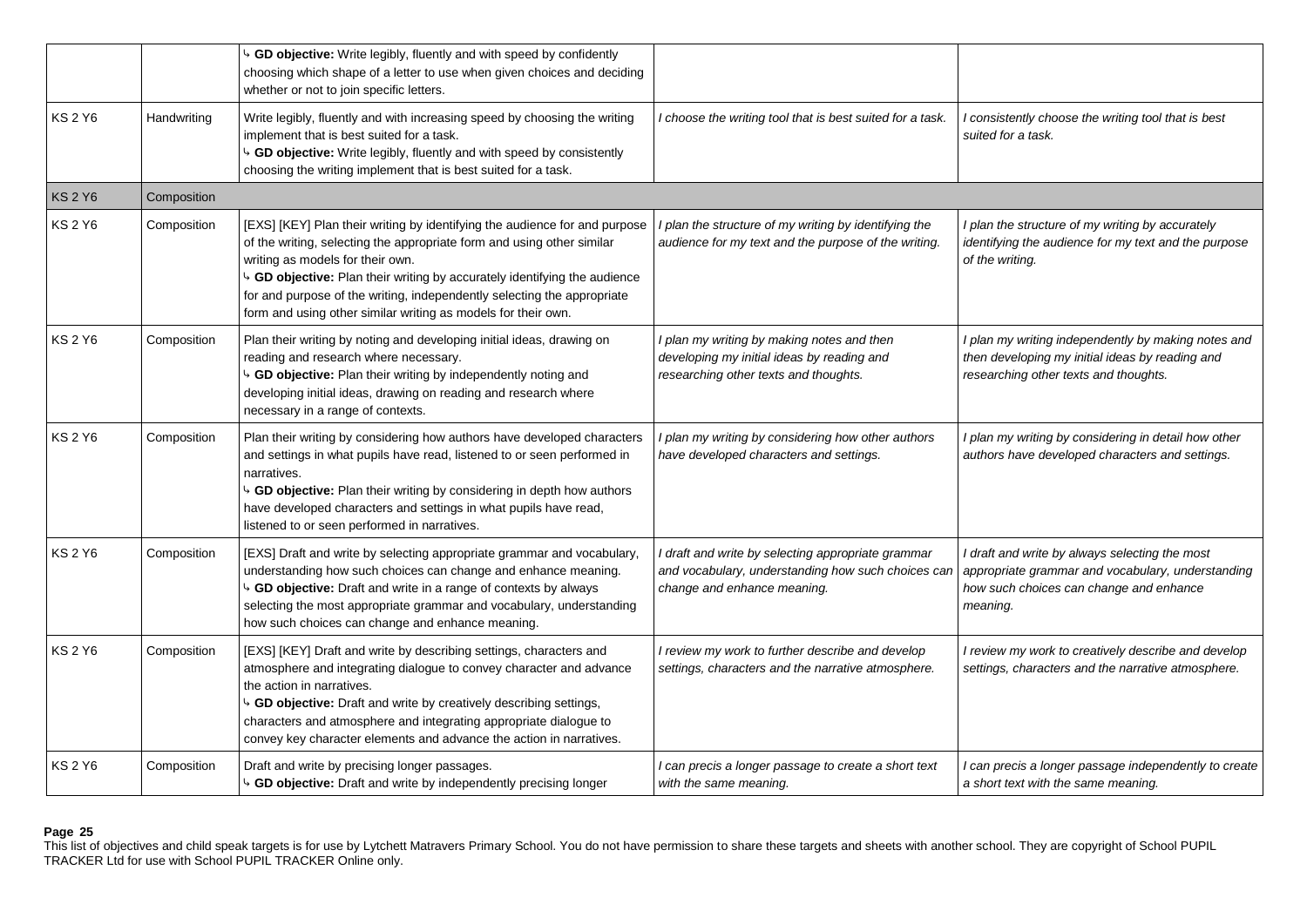|                |             | passages across a range of subjects.                                                                                                                                                                                                                                                                                                                                                                                                                                             |                                                                                                                                                         |                                                                                                                                                           |
|----------------|-------------|----------------------------------------------------------------------------------------------------------------------------------------------------------------------------------------------------------------------------------------------------------------------------------------------------------------------------------------------------------------------------------------------------------------------------------------------------------------------------------|---------------------------------------------------------------------------------------------------------------------------------------------------------|-----------------------------------------------------------------------------------------------------------------------------------------------------------|
| <b>KS 2 Y6</b> | Composition | [EXS] Draft and write by using a wide range of devices to build cohesion<br>within and across paragraphs.<br>4 GD objective: Draft and write by confidently applying a wider range of<br>devices to build cohesion within and across paragraphs in a range of<br>contexts.                                                                                                                                                                                                       | I use themes and details across my texts to help link<br>paragraphs together into a flow of text.                                                       | I confidently apply a wider range of themes and<br>details across my texts to help link paragraphs<br>together into a flow of text.                       |
| <b>KS 2 Y6</b> | Composition | [KEY] Draft and write by using further organisational and presentational<br>devices to structure text and to guide the reader [for example, headings,<br>bullet points, underlining].<br>GD objective: Draft and write by independently applying further<br>organisational and presentational devices to structure text and to guide<br>the reader [for example: headings, bullet points, underlining] in a range of<br>contexts.                                                | I use headings, bullet points and underlining to<br>structure and guide a reader through my writing.                                                    | I apply headings, bullet points and underlining<br>independently to structure and guide a reader<br>through my writing.                                   |
| <b>KS 2 Y6</b> | Composition | Evaluate and edit by assessing the effectiveness of their own and others'<br>writing.<br>4 GD objective: Evaluate and edit by confidently assessing the<br>effectiveness of their own and others' writing in a range of contexts.                                                                                                                                                                                                                                                | I evaluate and edit my work by comparing my texts<br>with the work of others' and explore whether my<br>writing is the high quality I expect.           | I confidently evaluate and edit my work by comparing<br>my texts with the work of others' and explore whether<br>my writing is the high quality I expect. |
| <b>KS 2 Y6</b> | Composition | [EXS] Evaluate and edit by proposing changes to vocabulary, grammar<br>and punctuation to enhance effects and clarify meaning.<br><b>GD objective:</b> Evaluate and edit by independently proposing changes<br>to vocabulary, grammar and punctuation to enhance effects and clarify<br>meaning in a range of contexts.                                                                                                                                                          | I evaluate and edit my texts to enhance and clarify<br>what I write by proposing changes to vocabulary,<br>sentence structure, grammar and punctuation. | I evaluate and independently edit my texts to<br>enhance and clarify by proposing changes to<br>vocabulary, grammar and punctuation.                      |
| <b>KS 2 Y6</b> | Composition | [KEY] Evaluate and edit by ensuring the consistent and correct use of<br>tense throughout a piece of writing.<br>b GD objective: Evaluate and edit by always ensuring the consistent and<br>correct use of tense throughout a piece of writing in a range of contexts.                                                                                                                                                                                                           | I ensure I use the consistent and correct use of tense<br>throughout a piece of writing.                                                                | I always ensure I use the consistent and correct use<br>of tense throughout a piece of writing.                                                           |
| <b>KS 2 Y6</b> | Composition | [EXS] Evaluate and edit by ensuring correct subject and verb agreement<br>when using singular and plural, distinguishing between the language of<br>speech and writing and choosing the appropriate register.<br>4 GD objective: Evaluate and edit by independently ensuring correct<br>subject and verb agreement when using singular and plural,<br>distinguishing between the language of speech and writing and choosing<br>the appropriate register in a range of contexts. | l edit my work to ensure my use of singular and plural<br>words are accurate and I know my writing should not<br>be the language of speech.             | I independently edit my work to ensure my use of<br>singular and plural words are accurate and I know my<br>writing should not be the language of speech. |
| <b>KS 2 Y6</b> | Composition | [KEY] Proof-read for spelling and punctuation errors.<br>b GD objective: Accurately proof-read for spelling and punctuation errors<br>in a range of contexts.                                                                                                                                                                                                                                                                                                                    | I proof-read my work to correct spelling and<br>punctuation mistakes.                                                                                   | I accurately proof-read my work to correct spelling<br>and punctuation mistakes.                                                                          |
| <b>KS 2 Y6</b> | Composition | Perform their own compositions, using appropriate intonation, volume,<br>and movement so that meaning is clear.<br>4 GD objective: Confidently perform their own compositions, using                                                                                                                                                                                                                                                                                             | I read aloud my own work so the meaning is clear,<br>fluent and flows correctly.                                                                        | I confidently read aloud my own work so the meaning<br>is clear, fluent and flows correctly.                                                              |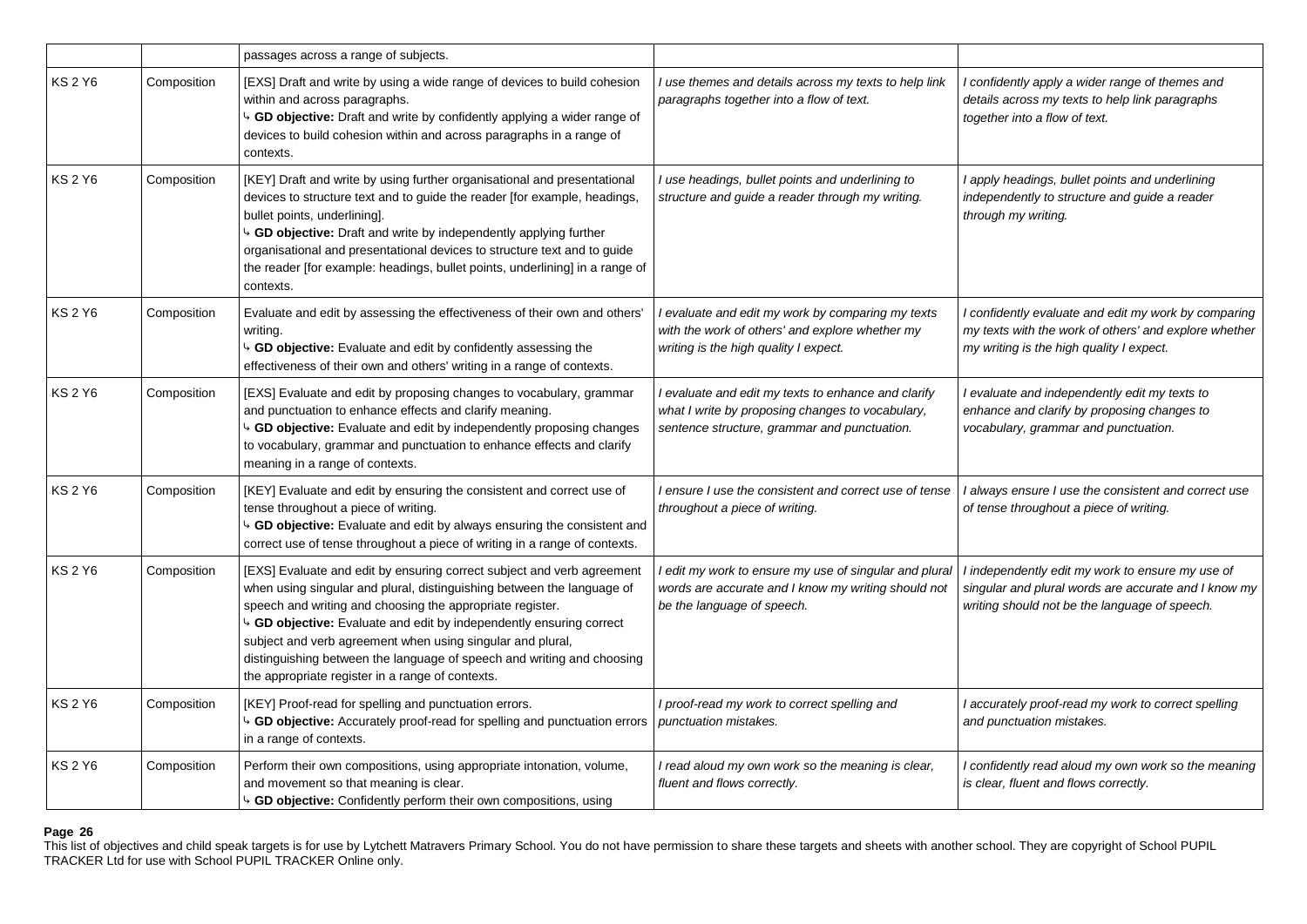|                |                                       | appropriate intonation, volume, and movement so that meaning is clear.                                                                                                                                                                                                                                                                                                                                                                                                                                                                                                                                                                                            |                                                                                                                                                                                                                                 |                                                                                                                                                                                                                                                        |  |
|----------------|---------------------------------------|-------------------------------------------------------------------------------------------------------------------------------------------------------------------------------------------------------------------------------------------------------------------------------------------------------------------------------------------------------------------------------------------------------------------------------------------------------------------------------------------------------------------------------------------------------------------------------------------------------------------------------------------------------------------|---------------------------------------------------------------------------------------------------------------------------------------------------------------------------------------------------------------------------------|--------------------------------------------------------------------------------------------------------------------------------------------------------------------------------------------------------------------------------------------------------|--|
| <b>KS 2 Y6</b> | <b>Vocabulary Grammar Punctuation</b> |                                                                                                                                                                                                                                                                                                                                                                                                                                                                                                                                                                                                                                                                   |                                                                                                                                                                                                                                 |                                                                                                                                                                                                                                                        |  |
| <b>KS 2 Y6</b> | Vocabulary<br>Grammar<br>Punctuation  | [EXS] Indicate grammatical and other features by using hyphens to avoid<br>ambiguity.<br>GD objective: Indicate grammatical and other features by using<br>hyphens confidently to avoid ambiguity.                                                                                                                                                                                                                                                                                                                                                                                                                                                                | I use hyphens to ensure the reader understands<br>exactly what I mean. For example, man eating shark<br>is not the same as man-eating shark.                                                                                    | I use hyphens confidently to ensure the reader<br>understands exactly what I mean. For example- man<br>eating shark is not the same as man-eating shark.                                                                                               |  |
| <b>KS 2 Y6</b> | Vocabulary<br>Grammar<br>Punctuation  | [KEY] Develop their understanding of the concepts set out in English<br>Appendix 2 by recognising vocabulary and structures that are appropriate<br>for formal speech and writing, including subjunctive forms.<br>GD objective: Develop their understanding of the concepts set out in<br>English Appendix 2 by recognising and applying a wider range<br>vocabulary and structures that are appropriate for formal speech and<br>writing, including subjunctive forms.                                                                                                                                                                                          | I can write out formal speech or texts using<br>appropriate vocabulary.                                                                                                                                                         | I can write out formal speech or texts applying a<br>wider range of appropriate vocabulary.                                                                                                                                                            |  |
| <b>KS2Y6</b>   | Vocabulary<br>Grammar<br>Punctuation  | [EXS] [KEY] Develop their understanding of the concepts set out in<br>English Appendix 2 by using passive verbs to affect the presentation of<br>information in a sentence.<br>4 GD objective: Develop their understanding of the concepts set out in<br>English Appendix 2 by independently using a range of passive verbs to<br>affect the presentation of information in a sentence in a range of contexts.                                                                                                                                                                                                                                                    | I use passive verbs to affect the focus of information<br>in a sentence - for example, I can change 'Sam<br>repaired the car' into 'The car was repaired by Sam'.                                                               | I independently use a range of passive verbs to affect<br>the focus of information in a sentence - for example: I<br>can change 'Sam repaired the car' into 'The car was<br>repaired by Sam'.                                                          |  |
| <b>KS 2 Y6</b> | Vocabulary<br>Grammar<br>Punctuation  | Use grammatical terminology for Year 6 understanding how words are<br>related by meaning as synonyms and antonyms [for example, big, large,<br>little].<br>4 GD objective: Use and apply grammatical terminology for Year 6<br>understanding how words are related by meaning as synonyms and<br>antonyms [for example: big, large, little] and choose the most appropriate<br>alternative for effect.                                                                                                                                                                                                                                                            | I know some words have similar meanings<br>(synonyms) and others have opposite meanings<br>(antonyms).                                                                                                                          | I know many words have similar meanings<br>(synonyms) and others have opposite meanings<br>(antonyms) and I choose the most suitable word for<br>its effect.                                                                                           |  |
| <b>KS 2 Y6</b> | Vocabulary<br>Grammar<br>Punctuation  | [EXS] Use grammatical terminology for Year 6 linking ideas across<br>paragraphs using a wider range of cohesive devices: repetition of a word<br>or phrase, grammatical connections [for example, the use of adverbials<br>such as on the other hand, in contrast, or as a consequence], and<br>ellipsis.<br>4 GD objective: Use and apply grammatical terminology for Year 6<br>independently linking ideas across fluently paragraphs using a wider<br>range of cohesive devices: repetition of a word or phrase, grammatical<br>connections [for example: the use of adverbials such as on the other<br>hand, in contrast, or as a consequence], and ellipsis. | I link ideas across my work by using a range of<br>devices (such as the repetition of a word or phrase,<br>or using phrases such as on the other hand, in<br>contrast, or as a consequence) and know how to use<br>an ellipsis. | I independently link ideas fluently across my work by<br>using a range of devices (such as the repetition of a<br>word or phrase, or using phrases such as on the<br>other hand, in contrast, or as a consequence) and<br>know how to use an ellipsis. |  |
| <b>KS 2 Y6</b> | Vocabulary<br>Grammar<br>Punctuation  | [KEY] Use grammatical terminology for Year 6 understanding layout<br>devices [for example, headings, sub-headings, columns, bullets, or<br>tables, to structure text].                                                                                                                                                                                                                                                                                                                                                                                                                                                                                            | I structure my work with appropriate headings,<br>sub-headings, columns, bullets, or tables.                                                                                                                                    | I structure my work with appropriate headings,<br>sub-headings, columns, bullets, or tables<br>independently across a range of styles and subjects.                                                                                                    |  |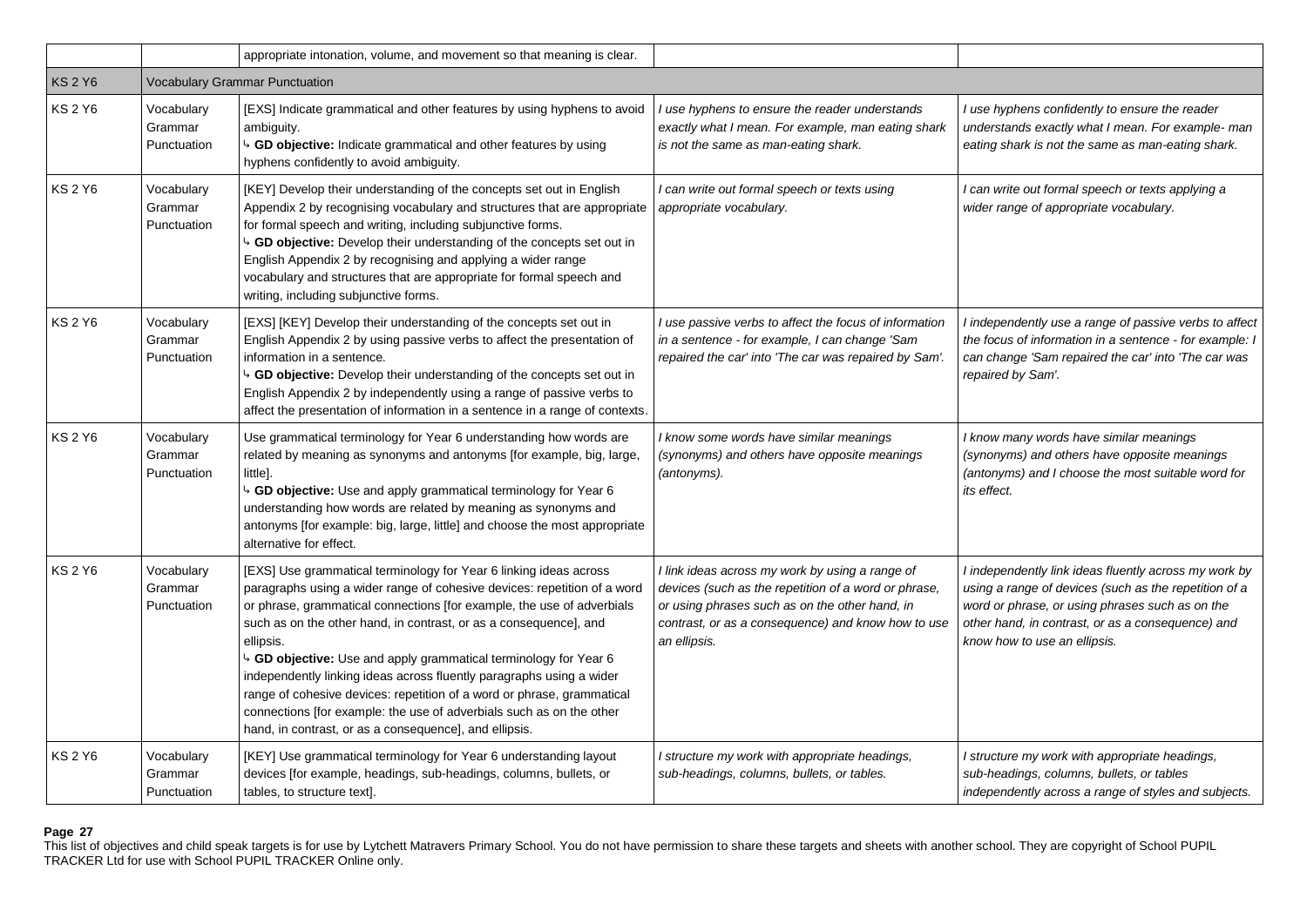|                |                                      | GD objective: Independently use and apply grammatical terminology<br>for Year 6 understanding layout devices [for example: headings,<br>sub-headings, columns, bullets, or tables, to structure text] across a<br>range of styles and subjects.                                                                                                       |                                                                              |                                                                                              |
|----------------|--------------------------------------|-------------------------------------------------------------------------------------------------------------------------------------------------------------------------------------------------------------------------------------------------------------------------------------------------------------------------------------------------------|------------------------------------------------------------------------------|----------------------------------------------------------------------------------------------|
| <b>KS 2 Y6</b> | Vocabulary<br>Grammar<br>Punctuation | [EXS] Indicate grammatical and other features by using semi-colons,<br>colons or dashes to mark boundaries between independent clauses.<br>GD objective: Indicate grammatical and other features by confidently<br>using semi-colons, colons or dashes to mark boundaries between<br>independent clauses.                                             | I mark out separate clauses in a sentence by using a<br>semi-colon or colon. | can confidently mark out separate clauses in a<br>sentence by using a semi-colon or colon.   |
| <b>KS 2 Y6</b> | Vocabulary<br>Grammar<br>Punctuation | [EXS] [KEY] Indicate grammatical and other features by using a colon to<br>introduce a list.<br>GD objective: Indicate grammatical and other features by<br>independently using a colon to introduce a list.                                                                                                                                          | I use a colon to indicate the beginning of a list.                           | Independently, I use a colon to indicate the beginning<br>of a list                          |
| <b>KS 2 Y6</b> | Vocabulary<br>Grammar<br>Punctuation | [EXS] [KEY] Indicate grammatical and other features by punctuating<br>bullet points consistently.<br>GD objective: Indicate grammatical and other features by<br>independently punctuating bullet points consistently.                                                                                                                                | I use bullet points accurately when constructing a list.                     | Independently, I use bullet points accurately when<br>constructing a list.                   |
| <b>KS 2 Y6</b> | Vocabulary<br>Grammar<br>Punctuation | Use and understand the grammatical terminology in English Appendix 2<br>Year 6 accurately and appropriately in discussing their writing and<br>reading.<br>4 GD objective: Use and understand the grammatical terminology in<br>English Appendix 2 Year 6 accurately and appropriately in discussing<br>their writing and reading at a greater depth. | can talk about my work using the learning from my<br>Year 6 grammar list.    | I can talk about my work using the learning from my<br>Year 6 grammar list in greater depth. |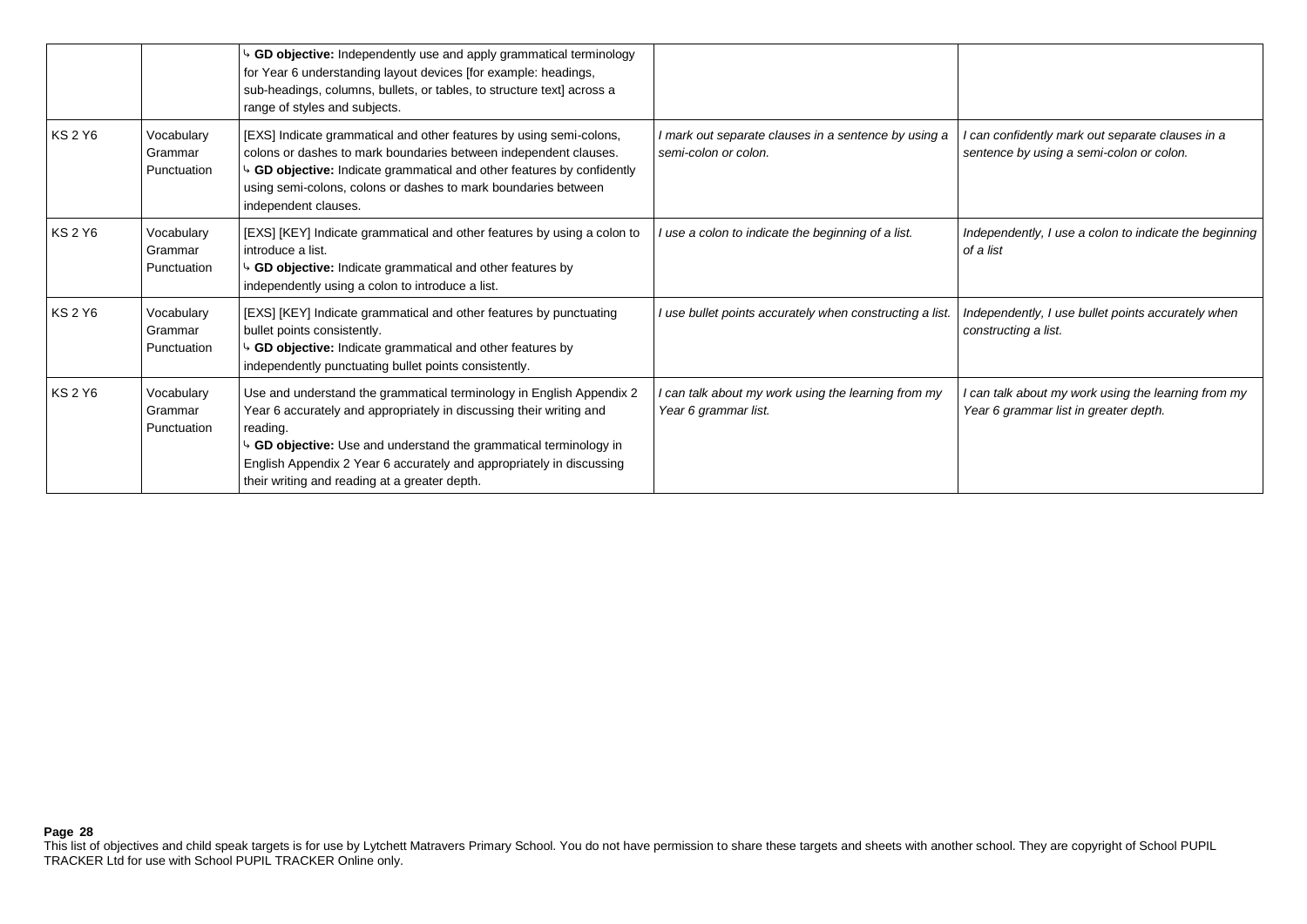## WRITING Key Stage 3 Year 7,8,9

| <b>Key Stage</b> | <b>Strand</b> | Objective                                                                                                                                                                                                                                                             | <b>Child Speak Target</b> | <b>Greater Depth Target</b> |  |
|------------------|---------------|-----------------------------------------------------------------------------------------------------------------------------------------------------------------------------------------------------------------------------------------------------------------------|---------------------------|-----------------------------|--|
| KS 3 Y7,8,9      | Composition   |                                                                                                                                                                                                                                                                       |                           |                             |  |
| KS 3 Y7,8,9      | Composition   | Write accurately, fluently, effectively and at length for pleasure and<br>information through writing for a wide range of purposes and audiences,<br>including well structured formal expository and narrative essays.                                                |                           |                             |  |
| KS 3 Y7,8,9      | Composition   | Write accurately, fluently, effectively and at length for pleasure and<br>information through writing for a wide range of purposes and audiences,<br>including stories, scripts, poetry and other imaginative writing.                                                |                           |                             |  |
| KS 3 Y7,8,9      | Composition   | Write accurately, fluently, effectively and at length for pleasure and<br>information through writing for a wide range of purposes and audiences,<br>including notes and polished scripts for talks and presentations.                                                |                           |                             |  |
| KS 3 Y7,8,9      | Composition   | Write accurately, fluently, effectively and at length for pleasure and<br>information through writing for a wide range of purposes and audiences,<br>including a range of narrative and non-narrative texts, including<br>arguments, and personal and formal letters. |                           |                             |  |
| KS 3 Y7,8,9      | Composition   | Write accurately, fluently, effectively and at length for pleasure and<br>information through summarising and organising material, and supporting<br>ideas and arguments with any necessary factual detail.                                                           |                           |                             |  |
| KS 3 Y7,8,9      | Composition   | Write accurately, fluently, effectively and at length for pleasure and<br>information through applying their growing knowledge of vocabulary,<br>grammar and text structure to their writing and selecting the appropriate<br>form.                                   |                           |                             |  |
| KS 3 Y7,8,9      | Composition   | Write accurately, fluently, effectively and at length for pleasure and<br>information through drawing on knowledge of literary and rhetorical<br>devices from their reading and listening to enhance the impact of their<br>writing.                                  |                           |                             |  |
| KS 3 Y7,8,9      | Composition   | Plan, draft, edit and proof-read through considering how their writing<br>reflects the audiences and purposes for which it was intended.                                                                                                                              |                           |                             |  |
| KS 3 Y7,8,9      | Composition   | Plan, draft, edit and proof-read through amending the vocabulary,<br>grammar, punctuations and structure of their writing to improve its<br>coherence and overall effectiveness.                                                                                      |                           |                             |  |
| KS 3 Y7,8,9      | Composition   | Plan, draft, edit and proof-read through paying attention to accurate<br>grammar, punctuation and spelling; applying the spelling patterns and                                                                                                                        |                           |                             |  |

## **Page 29**